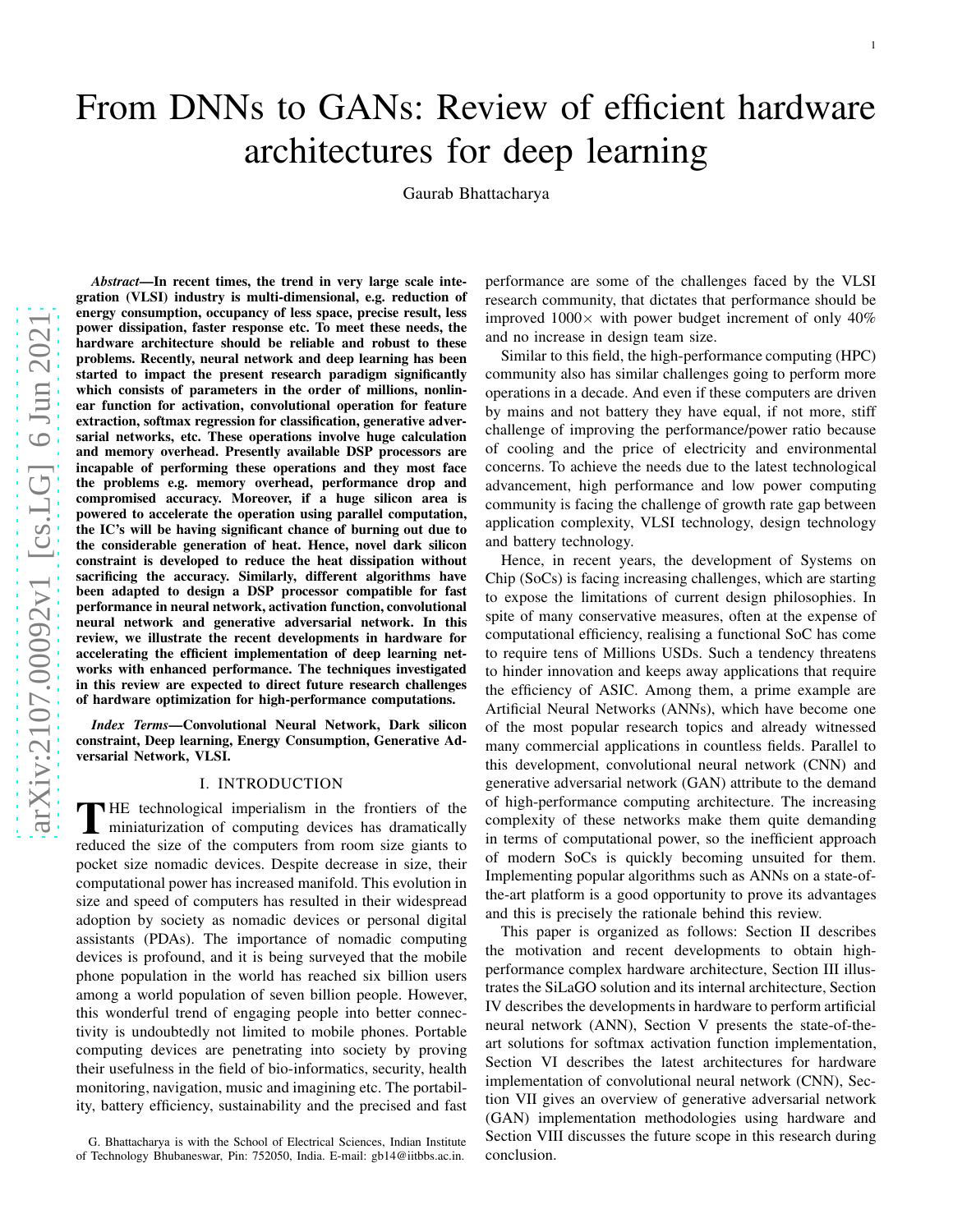#### II. MOTIVATION AND RECENT DEVELOPMENTS

Technology scaling is a continuous process which tries to accumulate more number of transistors in a single chip with low power consumption. However, the design becomes more complex and the power requirement increases which outstrip the benefit of technology scaling. This phenomenon has been mentioned in the Hotchips tutorial by Rabaey and it is referred to as "Shannon beats Moore" [\[1\]](#page-14-0). This observation, which is true for for different domains of application can be called upon as the architecture efficacy gap. There are different innovations happened in this domain to reduce these problems; e.g. virtual memory, pipelining, multi core processor, instruction and thread-level parallelism etc. These methods are aimed for providing better engineering and computational efficiencies and better silicon use.

#### *A. Dark silicon constraint*

During recent decades, the focus of efforts of integrated circuit manufacturers were upon Moore's Law where increment in density of transistor happens at constant cost. During the same period, Dennard's Law also held: which tells the power consumption goes down with the dimensions of a device go down, and less cost and power will be incurred by smaller transistors which can ran faster. Previously, number of transistors in an IC was limited; hence adding more transistors increased the power consumption significantly. Heat is different for every watt of power consumed. Unfortunately, the power each transistor consumed didn't decrease at a promising rate while the number of transistors that can be cheaply put on a chip has increased. Indeed, there is a decrement in the power consumption of transistor, but it decreased in lesser pace than a transistor shrunk [\[12\]](#page-14-1). Hence to control heat dissipation and prevent the IC from burning out, all the transistors in an IC cannot be powered together. This is termed as "Dark silicon problem".

This situation resulted in an era where Dennard scaling fails which is known as "dark silicon". If transistors doubles in number, but the circuit's power budget remains as a whole the same or goes down, because of the advancement of mobile devices, then the power available for each transistor is cut in half. If we keep same threshold voltage, then we also have to reduce the number of transistors operable at one time into half. These transistors which are non-operational are referred to be as dark silicon, which is measured as the fraction of unused area of the chip. In many of today's designs, many circuit paths will be "dark" at any given moment. Hence, the power consumption rate will consider power to only a fraction of a chip which results the percentage of the chip which is active with generation of each processor to be exponentially smaller [\[2\]](#page-14-2).

However, there can be a possible solution to this problem. As we know that the dark silicon constraint prevents transistors more than a pre-defined number to turn on at a time, we need to use transistors with high silicon and computational efficiency.To tackle this, VLSI experts have suggested two solutions: Heterogeneity of processors and use of accelerators. Also, if we want to tackle the cost due to steep engineering, we have to settle on designs which are platform-based and consists of mostly general-purpose processors and interconnects associated to them [\[2\]](#page-14-2).

#### *B. Limitations in researches on dark silicon constraint*

Since its inception, detailed work has been performed to combat the constraint of dark silicon. The existing research on dark silicon constraint can be subdivided into four horizontals. The first of them is the decision of the platform to be used for chips in dark silicon era. General purpose processor, undoubtedly effective are considered to be less efficient for some cases. Another horizontal deals with the power management using dynamic voltage and frequency scaling to make the power consumption below the budget. Also, finding out proper additional components has yielded better performance, or sometimes better algorithms can produce efficient chip design within a power budget. Near-threshold voltage computation is another aspect of research which improves the performance by keeping the supply voltage very low. However, it can be argued that the state-of-the-art design methodology are inadequate in three aspects, as given below:

- Partial Computation-centric customization: Overall power generation and consumption is significantly affected by the interconnect, generation of control statements and storage. More than 50% power is consumed in 130 nm technology [\[3\]](#page-14-3). Similarly, another cost-centric area in the chip is memory, hence it should be customizable according to the application.
- Inefficient software-centric implementation style: The software-centric customization style uses their accelerators to keep the parts which are performance and power critical.. Hence bulk of functionality is not mapped into the accelerator which makes the system inefficient.
- Large engineering cost for customization: The newly found custom hardware is expensive to design. In spite of considering new technology, the engineering cost for a complex SOC is 45 million USDs in addition to five million USDs in manufacturing cost.

#### *C. Motivation for SiLaGO*

First part of design flow is a manual operation which consists of designing accelerator and SOC. The second part is logic implementation which can be automated, but can lead to costly iteration procedures which make SOC manufacturing a very complicated proposition and unless this challenge is addressed, the objective of complete customization to achieve significantly more functionality per unit current and area to deal with dark silicon constraints cannot be fulfilled. The architectural template that is used by SiLaGO is hardware centric and enables complete and dynamic customization to overcome problems.

#### III. OVERVIEW OF HARDWARE ACCELERATORS

Hardware accelerators have used application-specific integrated circuits (ASIC), field-programmable gate array (FPGA), graphic processing units (GPU), silicon large grain objects (SiLaGO), etc. to obtain better throughput for state-of-the-art deep learning algorithms. This section provides an overview of these methods adopted by hardware accelerators.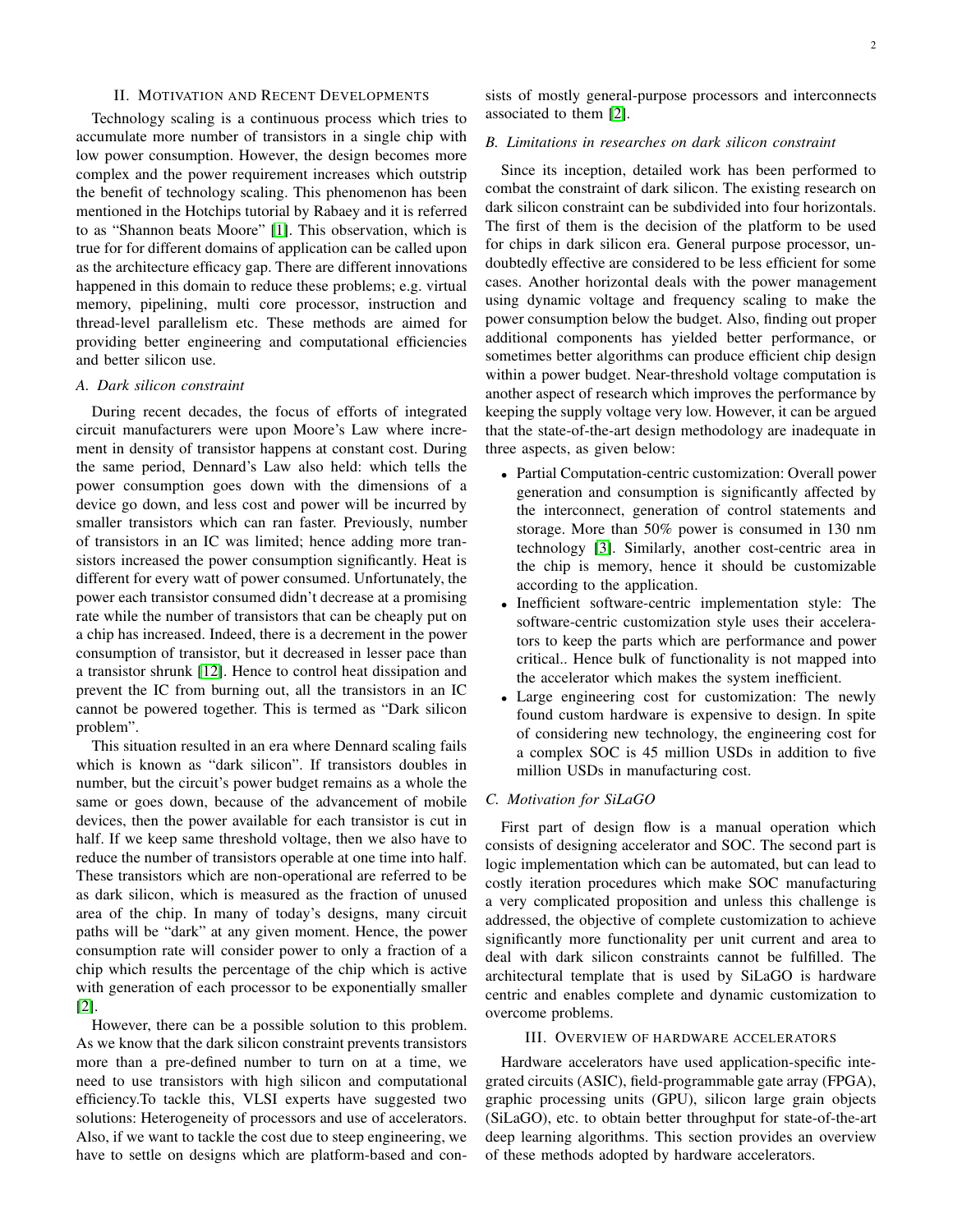## *A. Application-specific integrated circuit (ASIC)*

ASIC, a high-density integrated circuit is designed for customer-specific application, rather than general purpose use. Modern ASICs consist of microprocessors, variants of memory blocks, such as EPROM, flash memory, etc. altogether considering up to 100 million logic gates. There are four variants of ASICs; namely, gate arrays, structured ASICs, standard cell, full-custom, in the increasing order of complexity. Gate arrays are design to comprise basic cells with transistors and interconnects for user-specific applications by predetermining optimum configuration for logic gates. Semi-customization of multiple layers to reduce manufacturing time and cost are designed by structured ASICs. Standard cells are used to optimize the internal resources of gate arrays to create customized layers for every application. In full-custom design, inherent control over every mask layer and intricate design incorporate the most complex ASIC architecture.

The customized architecture and high-degree of parallelism have suited ASICs for widespread implementation of pretrained deep learning networks. Its parallel resource allocation mechanism alleviate the problem of resource utilization by dynamically utilizing memory for gradient-based operations. For state-of-the-art deep learning training and inference mechanism, tensor processing unit has been proposed made of an ASIC-built system which optimizes high-speed low-precision floating-point operations by consuming lesser power than GPU.

## *B. Field-programmable gate array (FPGA)*

FPGAs are off-the-shelf programmable integrated circuits to provide low-cost implementation of customer-specific hardware functionalities. FPGAs consist of configurable logic block and programmable I/O cells around the device with programmable interconnections. Several digital signal processing (DSP) blocks, such as block RAM, flip-flops, look-up tables, multiply-and-accumulate, clock units, etc. are also embedded to perform memory and computation-intensive operations. Due to this design advantage, hardware accelerators have seen a widespread use of FPGAs with highly flexible models with fine-grained parallelism [\[4\]](#page-14-4). Also, acceleration in applicationspecific tasks, such as data streaming, parallel access of memory, stacks and queues, etc. can be performed using FPGAs with optimized performance in low-power, which reduces large-scale infrastructure cost [\[5\]](#page-14-5), [\[6\]](#page-14-6).

The benefits of FPGAs make them a suitable candidate for deep learning applications for low-power devices or cloud services. Also, the large degree of parallelism and implementation flexibility of FPGAs result in high execution speeds required for deep learning. Also FPGAs can create customized accelerators with multi-threading which supports inherent nature of feed-forward neural network. The reconfigurable nature of the FPGAs also attribute the deep learning framework of partial reconfiguration of weights during backpropagation. Moreover, this partial reconfiguration method can be augmented with kernel size variations in CNN and GAN applications, making FPGA suitable for a wide range of deep learning architectures.

## *C. Graphics processing unit (GPU)*

GPU, a specialized electronic circuit is largely used for the fast manipulation and acceleration of image processing and computer graphics applications using memory alterations with multiple parallel core. A GPU consists of graphics and computer array, compression unit, graphics memory controller, video processing and power management units, bus and display interfaces. Modern GPUs performs 3-D graphics related calculations by using most of their transistors. Also, basic 2-D acceleration and DSP operations can be performed by this.

Parallel threads in the order of thousands in GPUs help to accelerate training and inference of the state-of-the-art deep learning architectures by maximizing floating-point throughput. Efficient use of memory bandwidth makes GPU work faster than CPU by the use of video random access memory (VRAM) and dedicating CPU memory for other functional use. Also, traditional deep learning algorithms constitute large dataset which attributes to the large computation time and memory cost, which can be efficiently using using parallel memory allocation by GPUs.

#### *D. The SiLaGO solution*

SiLaGO blocks are *synchoros* architecture that implements small-scale architecture levels operations and are 4-5 times larger than the standard cells from boolean level. These are used as a building block which can be spatially composed by abutment, no further VLSI engineering is required [\[7\]](#page-14-7). The architecture of SiLaGO blocks follow *synchorocity* and are made up of thinking to minimize the inter-connecting wires. The blocks are made in such a way that the subcomponents are placed in a place with minimal distance to the sub-component connected to it in the next SiLaGO block to reduce power consumption in wiring [\[8\]](#page-14-8). Hence this design can tackle the problem created by partial computation-centric customization.

The SiLaGO is having hardware-centric implementation which allows the RTL, gates and physical levels to be hardware-customized. Also, in SOCs, only gates are customized, which gives chance for high power consumption in interconnects. SiLaGO, on the other hand, customizes RTL also, solving the problem created by inefficient softwarecentric implementation style [\[8\]](#page-14-8). SiLaGO uses synchorocity principle to tackle the crucial problem created due to the lack of customization in dynamic runtime. Also spatial and temporal programming [\[8\]](#page-14-8) are used to handle this problem.

#### *1) Dynamically reconfigurable resource array (DRRA)*

Dynamically reconfigurable resource array (DRRA) is one of the optimum solutions in the field of coarse grain reconfigurable fabric that implements data which is streaming in a parallel manner for DSP application. This block is made of DRRA cells that are arranged in two rows and each one of them is composed of four components: register file (Reg. File), sequencer, data path unit (DPU), and two switch boxes (SWBs). The register file present in DRRA is operated using two read and two write ports to accept complex numbers with their address generation unit to perform spatial programming operation. DRRA sequencer acts as a configurable block to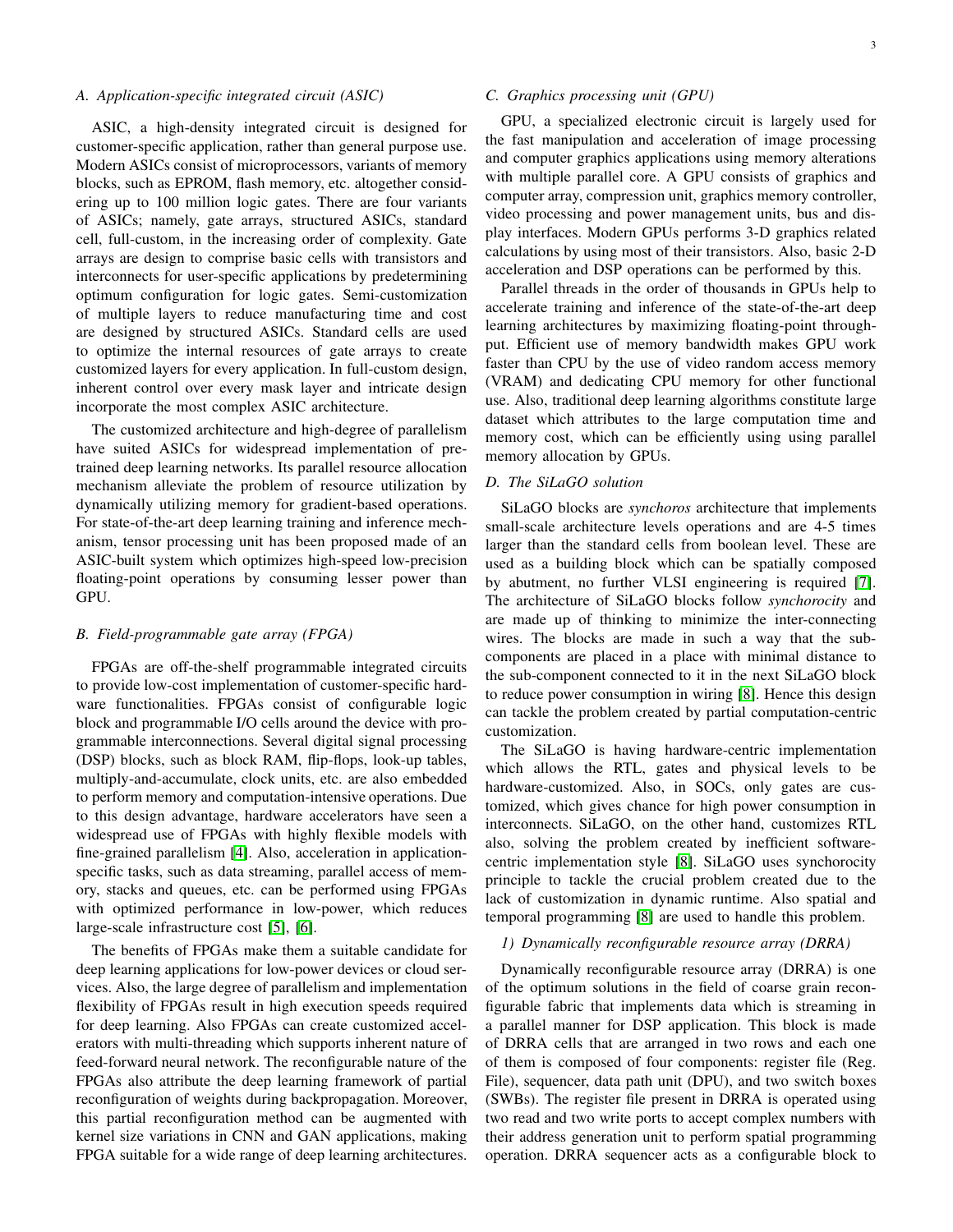control and synchronize the statistical signal processing operations by programming switch box and DPUs. Calculations of DSP operations are performed using DPUs, ranging from circular convolution to IIR, FIR, scrambling, etc. Switch boxes configure the interconnects by controlling tri-stated multiplexers at the junctions.

#### *2) Distributed Memory Architecture (DiMArch)*

The DiMArch is a fabric dedicated to storage, which provides a large scratchpad memory and a parallel storage access, so as to match the high computation parallelism of the DRRA. DiMArch is also created by array disposition of SiLago cells; each cell takes the space of one or two DRRA rows so that it has enough room for a SRAM memory bank. Just like the RF, DiMArch cells are provided with AGUs that enable flexibility in address generation. A circuit-switched NOC glues the DiMArch banks together where the switches are considered to be programmed. In this way, different SRAM blocks can be clustered to make them look like one larger SRAM. The circuit switched NOC is preferable for data transfers because it's overhead is low in deterministic traffic patterns. DiMArch blocks do not contain their own sequencer for configuration, but they are handled by the ones inside the DRRA. This connection happens by a packet-switched configuration NOC, which has been chosen because it allows to easily reach any node in the network.

# IV. STATE-OF-THE-ART HARDWARE ARCHITECTURES FOR FEED FORWARD DEEP NEURAL NETWORK

Artificial neural network (ANN), feed forward neural network (FFNN), or deep neural network (DNN) is one of the most promising algorithms for classification, detection, segmentation and recognition and a major part in the everincreasing world of deep learning. The era of DNN, though started in 2006, became revolutionary with the research of Krizhevsky *et al.* [\[9\]](#page-14-9). FFNN is usually constructed by stacking multiple fully connected layers of neurons where the first layer serves as the input layer, last layer to predict the output and intermediate "hidden" layers to obtain the pattern hidden in the data to predict output. The weights of the interconnections between the layers are updated using backpropagation algorithm to minimize the loss at the output. Although extremely beneficial for prediction operation, the sheer number of weights, the exhaustive differentiation operation during backpropagation, presence of huge dataset and use of multiple training epochs make this procedure calculation-rich, bulky and hence should be made faster for user-benefit. To support the execution of DNN, the VLSI community need to accelerate their hardware infrastructure to provide aspects necessary for this computation.

Jafri *et al.* proposed a novel hardware architecture for deep learning support in [\[10\]](#page-14-10). This hardware system, named "NeuroCGRA" is motivated by the better performance, low power consumption and low configuration area of course grain reconfigurable architecture (CGRA) compared to FPGA-based architectures. Also, CGRA has the ability to simultaneously host multiple operations in a single platform which enables the user to impose multiple deep neural network operations



<span id="page-3-0"></span>Fig. 1. Block diagram of NeuroCGRA [\[10\]](#page-14-10)

on a single CGRA platform to suit variability in performance without sacrificing the configuration area. The widespread application of neural network has already proved to be the state-of-the-art for estimation problem which can ensure better performance metrics and considers less space compared to the traditional implementation. However, the DSP and neural applications cannot be simultaneously provided by CGRA. "NeuroCGRA", the proposed architecture, on the contrary used a novel method to interleave the estimation operation replaced by neural computing using DNN. As in Fig. [1,](#page-3-0) the part of NeuroCGRA can be dynamically altered to DSP and neural application depending on the application and hence exact or approximate calculations can be performed respectively. If the application requires the support of neural network, the platform is dynamically morphed to perform to approximate operation to increase the efficiency of the system. This architecture adds a new block to this already existing architecture, named translator and it generates different DRRA instructions. Memory files are used for storing the weights for every iteration to execute.

Ngyen *et al.* proposed similar method to support deep learning activity as well as fundamental DSP applications in [\[11\]](#page-14-11). Here the technique dictates a morphable way for block demonstration where different blocks like multipliers/ accumulators are arranged in a pipe lined fashion for producing the output estimates. The building blocks of a neural network are three elements, namely neurons, synapses and weights. The neuron model is followed while the calculation of weights in every neuron layer and and the results are



Fig. 2. Neuron implementation using NeuroDPU [\[11\]](#page-14-11)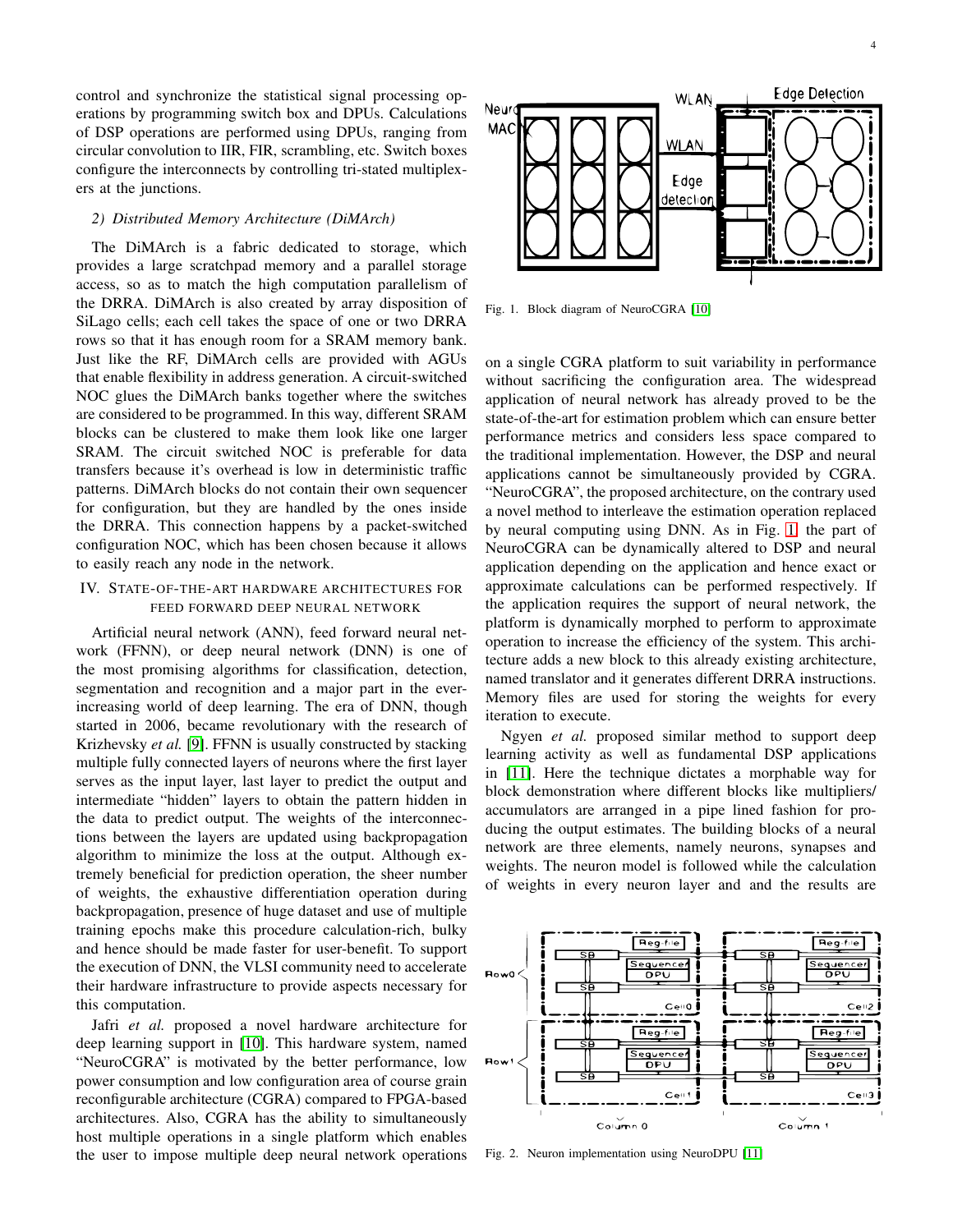TABLE I COMPARISON OF PERFORMANCE FOR DIFFERENT STATE-OF-THE-ART HARDWARE ARCHITECTURES FOR DNN

| <b>Authors</b>                   | <b>Contribution</b>                                                                                                                     | <b>Performance</b>          |
|----------------------------------|-----------------------------------------------------------------------------------------------------------------------------------------|-----------------------------|
| Jafri et al. $[10]$              | Introduced the method of morphable architecture to make neural network.                                                                 | Negligible 4.4% area.       |
|                                  | The nodes present are interchangeably used for DSP and for DNN.                                                                         | 9.1% power overhead         |
| Ngyenet al. [11]                 | Proposed NeuroDPU block on the top of DSP blocks for easy weight                                                                        | Negligible 4.1% area,       |
|                                  | sharing and used Taylor series expansion to realize sigmoid and tanh.                                                                   | 8.8% power overhead         |
| Ardakani<br><i>et al.</i> $[12]$ | Introduced integral stochastic computing for DNN implementation and<br>adder and multipliers are approximated for making fast response. | Misclassification error     |
|                                  |                                                                                                                                         | reduced from 4.7 to 2.3.    |
|                                  |                                                                                                                                         | energy use from 2.96 to     |
|                                  |                                                                                                                                         | $0.38$ , latency from $650$ |
|                                  |                                                                                                                                         | to $30$                     |
| Guan et al. $[13]$               | Divided the operation into high computation part and layer-specific part.                                                               | accuracy increases from     |
|                                  | High-performance kernel was computed for the computation-intensive part                                                                 | $89.9$ to 96.6, energy use  |
|                                  | & communication bandwidth was optimized for the layer-specific part.                                                                    | reduces to 0.12             |
|                                  | Introduced applications with a programmable accelerator design that<br>implements a powerful fully connected DNN classifier.            | 98.36% for MNIST data.      |
| Whatmough<br><i>et al.</i> [14]  |                                                                                                                                         | minimum energy 0.36 uJ      |
|                                  |                                                                                                                                         | for accelerator             |
| Hirtzlin et al. [15]             | Introduced resistive random access memories which are novel nonvolatile                                                                 | BER reduces to              |
|                                  | memory technologies, which can be embedded at the core of CMOS                                                                          | $10^{-4}$ reduce RRAM       |
|                                  | and which could be ideal for the in-memory implementation of DNN.                                                                       | energy by 30 times          |
| Bai et al. [16]                  | Proposed hybrid structured DNN (hybrid-DNN) combining both spatial                                                                      | 99.03% accuracy, 13.77      |
|                                  | and temporal deep learning characteristics.                                                                                             | times reduction in error.   |

calculated. These results can be used to extract features in a deep manner by passing it on to the next layer. Hence, in this way the output can be predicted from the classification layer. In order to realize and implement this on DRRA, one dedicated hardware is embedded with the CGRA which is termed as "NeuroDPU". This block is made to be connected with every DPU block of DRRA. This DPU, according to authors can be programming into normal mode, which is suitable for DSP operations and neuron mode, which does approximation on neural network. As in Fig. [1,](#page-3-0) the NeuroDPU block mimics the neuron application working in a neuron mode by transmitting and receiving responses from associated layers using register files for three neurons and aggregating their values in a round robin fashion. This way, the result is generated and are stored in register. If the result is found to be greater than a predefined threshold, positive response is recorded.

Ardakani *et al.* proposed an efficient method to incorporate integral stochastic computing to estimate weights and responses in DNN [\[12\]](#page-14-1). This method is used to solve the precision loss which crops up in adder because of the approximation operation and the delay happening because of high latency in the system. The delay happens because of high computation complexity and slow response. The method proposed in [\[12\]](#page-14-1)



<span id="page-4-0"></span>Fig. 3. FP-DNN framework [\[13\]](#page-14-12)

gives a novel approach to alleviate the latency problem better than the state-of-the-art. This paper primarily focused on DBN, hence for activation function, a novel tanh design is proposed using finite-state-machine. This method proved to be superior than the former stochastic implementation by giving praiseworthy performance by reducing the misclassification error. Also significant area coverage and latency reduction is observed, i.e. 45% and 62% respectively. The circuit is also synthesized by authors in 65 nm CMOS technology to estimate its performance in real scenario and it was found that the power consumption is reduced by 21% compared to the conventional binary radix implementation without sacrificing the good performance.

Guan *et al.* proposed a method to implement DNN in FPGA using RTL-HLS hybrid templates [\[13\]](#page-14-12). Using this framework, the complex algorithms of DNN can be automatically mapped into the latest FPGA architectures for inference of models. This framework is completely automated and compared to the previous state-of-the-art design in accelerators, consider significantly less design time. In the same way, the activation functions are also designs which can be used by approximating the exponential operation for a shorter duration in Taylor series expansion method. The model-inference related operations are subdivided into two parts, out of which one part is computation-intensive, which performs high performance kernels and another part is termed as layer-specific part which performs small DSP operations, mostly multiplication and additions and are optimized by the bandwidth for communication. This FP-DNN framework is given in Fig. [3](#page-4-0) which accepts the tensor flow code and after analyzing the model description by model mapper, hardware optimization, kernel scheduling, host code generation and instantiating hybrid templates, the frameworks provides the output for FPGA application. This architecture can support all types of DNNs and can be extended for convolutional operations.

Whatmough *et al.* proposed a novel design of SOC on 28 nm CMOS design for applications in internet-of-things (IoT).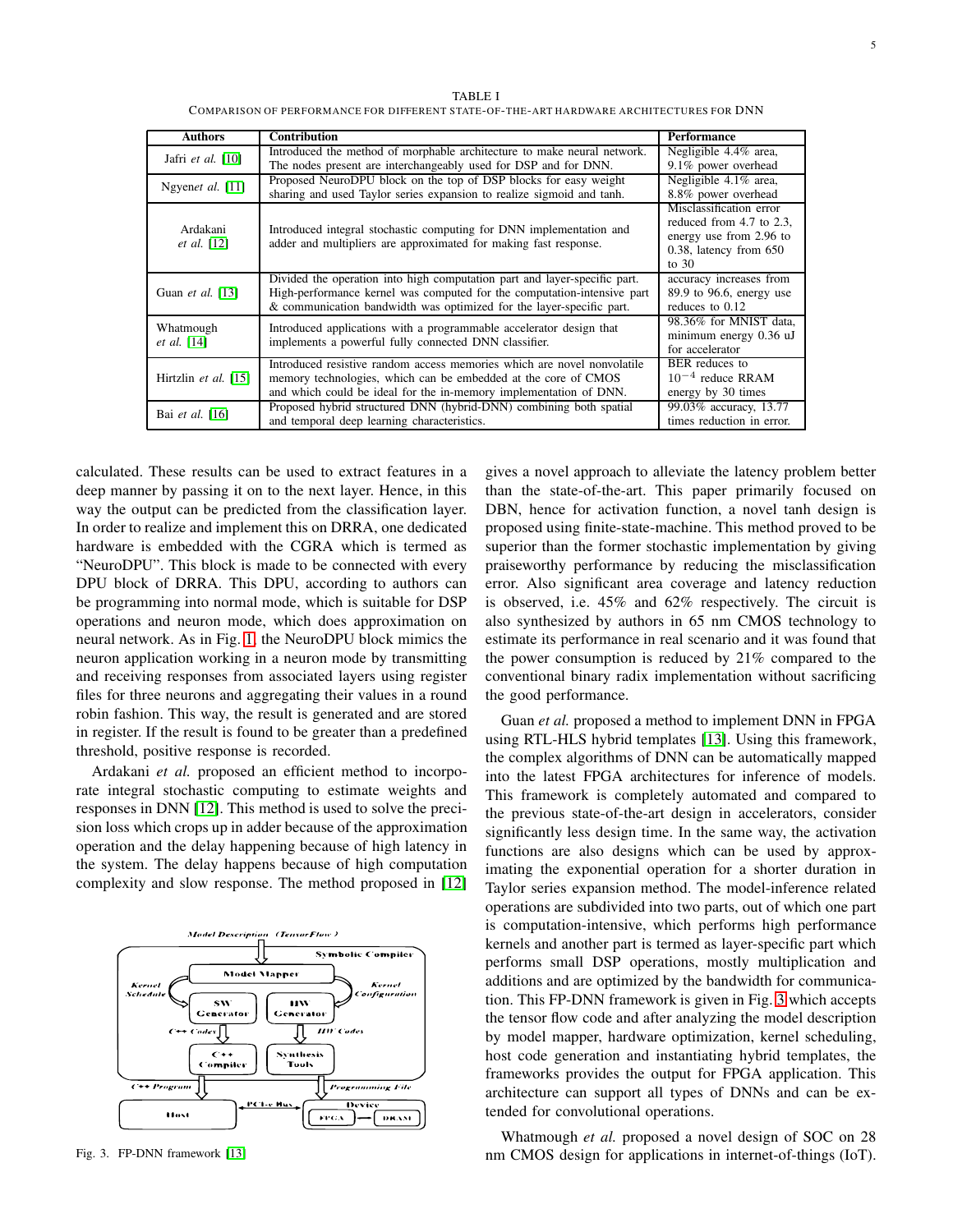

<span id="page-5-0"></span>Fig. 4. 5-stage DPU MAC pipeline [\[14\]](#page-14-13)

This model came in hand with an accelerator which can be programmed for customization and useful for implementation of a fully connected multi-layer perceptron algorithm with backpropagation operation [\[14\]](#page-14-13). To incorporate this style of implementation, the DNN engine is considered to be programming machine for a five stage DNN by arbitrarily considering the values for weights and bias and storing them in a sparse matrix. This is useful to implement an arbitrary size of fivestage DNN with resource allocation scheme, as in Fig. [4.](#page-5-0) The basic of this architecture is constructed using an eightway data path unit of multiply accumulate (MAC) unit. These lanes of these DPU can be used to perform the neural network operations and they constitute a single neuron to complete. Hence, at a time, only 8 weights can be generated. The weights are stored after the calculation of all neurons and hence long term memory is incorporated to accommodate all weight values inside the memory. To reduce the storage, however, weights are stored to be in either 8-bit or 16-bit signed type.

Hirtzlin *et al.* investigated on performance and bit error range in binarized neural network using RRAM [\[15\]](#page-14-14). Here the novelty of the work lies in the incorporation of a specific nonvolatile memory technology, which is named as "resistive random access memory (RRAM)". these memories are embedded at CMOS core and can be one of the best alternatives with power efficiency, performance precision and fast response to realize and implement deep neural network. The authors proposed this algorithm to be applicable for binary neural network implementation which is considered to be a class of DNN with less memory usage. However, challenges crop up in this method when the devices are altered because this method cannot give reliable result in case of device variation. Investigation of authors dictates the impact of this model in bit error rate is profound, enhancing the performance by a significant amount. Also the error tolerance capability is better than the state-of-the-art, hence it can also be considered to be more reliable than others.

Bai *et al.* proposed a neuromorphic computing based system to perform DNNs which can be considered to be a brainlike machine learning architecture. A DNN structured in a hybrid fashion is designed and implemented by authors in this work, where both spatial and temporal deep learning characteristics can be investigated and extracted. In this architecture, memristive synapses were used which works in a hierarchical manner. The memristor-based crossbar deploys feature extraction operation by unrolling the convolutional kernels into multiple single dimensional vectors, which upon operation forms the values pertaining to the columns of the crossbar. The prototype network was fabricated in ac 130 nm CMOS technology and from its experimental result, we can understand its brilliance in performance. Also it incurs parallelism with energy saving and low engineering cost which makes it ideal for implementation.

In TABLE I, these state-of-the-art hardware architectures are presented in a tabular format, where these architectures are described with respect to their contribution in the novelty of the literature and their performance for reducing misclassification error, memory, area and power overhead, fast convergence and high accuracy.

# V. STATE-OF-THE-ART HARDWARE ARCHITECTURES FOR SOFTMAX ACTIVATION

Activation function is an integral part for implementing neural network. These functions are nonlinear which helps the network to fit the distribution of the input dataset so that the newly generated model can predict the outcome of the unseen inputs. Generation of a activation function like tanh, ReLU or sigmoid are not computationally exhaustive. However, if we look back to softmax activation from other layers, we can see that this operation is much more rigorous and computationally expensive which depends on more than addition or multiplication operation. This block contains multiple exponential and division operations and hence making the design algorithm to be extremely difficult to make. Mainly it needs to combat two problems: the precision problem during division which can lead to classification error and overflow problem during the storage of huge number of exponential values. Hence, efficient implementation of softmax function has always been a promising research interest among VLSI scientists to improve latency and accuracy.

B. Yuan addressed two major problems while designing softmax activation function in [\[17\]](#page-14-16), i.e. 1) Softmax layer, unlike other activation function consumes a lot of parameters and values due to its computation of exponential and division operation, 2) This can cause overflow in memory due to vast calculation, precision problem because of large calculation and large critical path and more timing in comparison to other standard operations. He proposed to perform logarithmic transformation to avoid the complicated division operation into subtraction operation to boost the accuracy and completely remove the exponential operation to avoid memory overflow, as given in Fig. [5.](#page-6-0) Also, he proposed to subtract the maximum value of the index from all to map the output value to range between 0 to 1 in order to further help reducing the memory overflow problem. Similar to this method, Sun *et al.* proposed an algorithm to incorporate small look-up tables in [\[18\]](#page-14-17). This mapping of values can be made straightforward using a lookup table. If we use this strategy, we can implement the complicated exponential calculation process very easily using multiple look-up tables. Also, as they are graded, they do not incur much memory overhead for performance and has proved to be actually better than the state-of-the-art in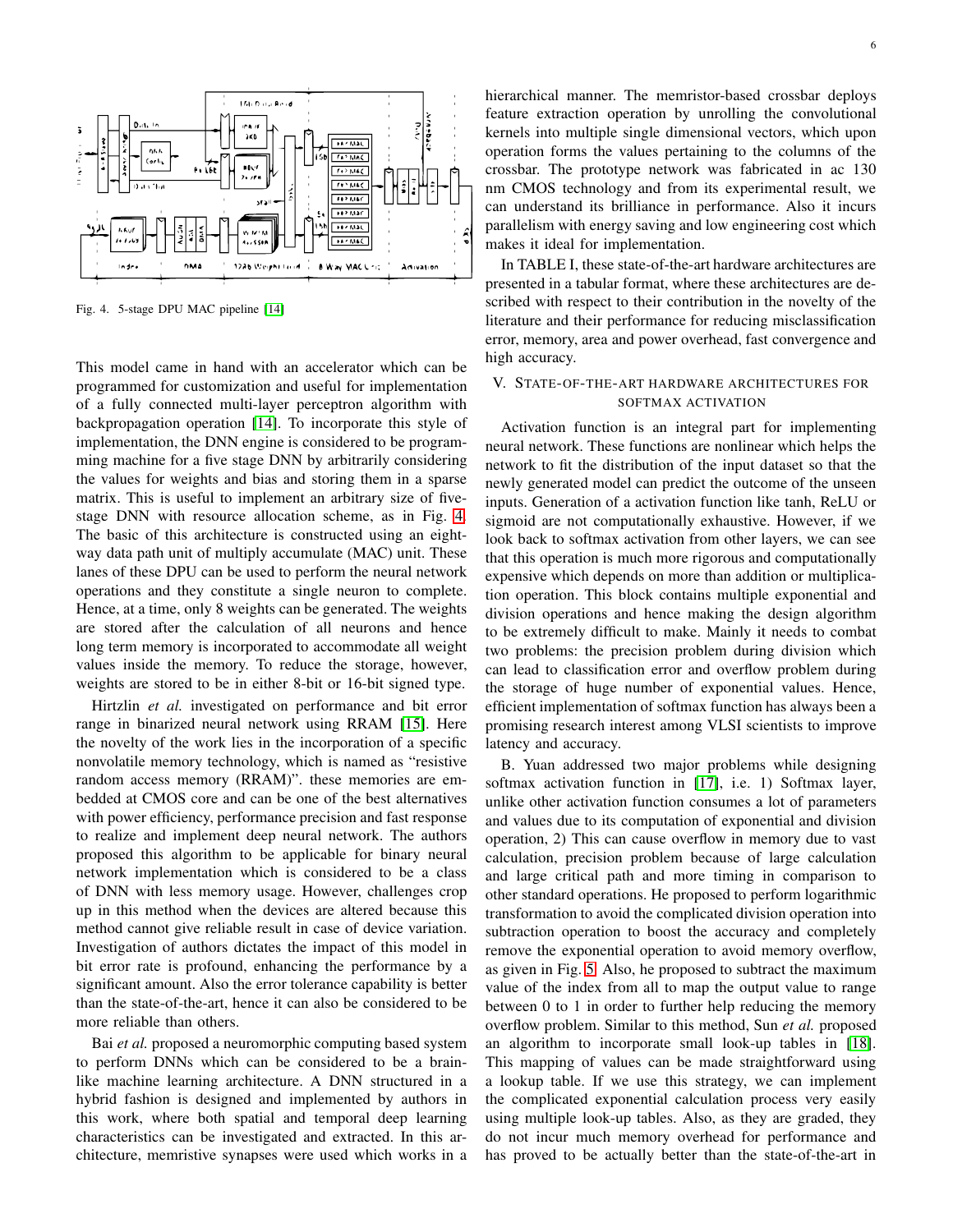TABLE II

COMPARISON OF PERFORMANCE FOR DIFFERENT STATE-OF-THE-ART HARDWARE ARCHITECTURES FOR SOFTMAX ACTIVATION

| Author                           | <b>Contribution</b>                                                                                                                                                                                   | Performance                                                                    |
|----------------------------------|-------------------------------------------------------------------------------------------------------------------------------------------------------------------------------------------------------|--------------------------------------------------------------------------------|
| Yuan $[17]$                      | Performed logarithmic operation to avoid the complicated division operation<br>into subtraction operation and completely remove the exponential operation<br>to avoid memory overflow.                | Reduced critical path,<br>hardware complexity<br>and energy use.               |
| Sun <i>et al.</i> [18]           | Here, exponentiation calculation of the softmax is split into several specific<br>basics which is implemented by ROM to simplified the hardware complexity<br>and logic propagation delay remarkably. | Power reduces from<br>443 to 330 mW, clock<br>increases from 0.15 to<br>1 GHz. |
| Li et al. $[19]$                 | Used polynomial fitting of Taylor series expansion to accurately calculate the<br>value of the exponential then using logarithmic transformation to find out the<br>impact of each softmax function.  | Precision of magnitude<br>10-5, clock increases<br>from $1$ to $3.3$ GHz.      |
| Wang<br><i>et al.</i> [20]       | Here exponential function is first is used on transform and then basic-split<br>operation is performed to increase its performance.                                                                   | Power efficiency 463.04<br>from 330, area reduces<br>24 times.                 |
| Kouretas<br><i>et al.</i> $[21]$ | Proposed hardware architecture was evaluated and synthesized in a 90-nm<br>1.0 V CMOS standard-cell library.                                                                                          | Area reduces 47%,<br>energy consumption<br>reduces 43\%.                       |
| Wang<br><i>et al.</i> [22]       | This hardware design adds threshold layers to accelerate the training speed<br>and replace the Euler's base value with a dynamic base value to improve<br>the network accuracy.                       | Precision of magnitude<br>10-6, accuracy increases<br>by $5\%$ .               |

terms of memory. Hence, the exponential operation can be split open for individual ROMs which perform their calculation and portray their results and these values are multiplied. Instead of performing Taylor series expansion which gives approximate values, this can give accurate results in no time without sacrificing memory overhead. From experimental results, we can get that advantages like faster calculation speed, higher accuracy, larger throughput.

Li *et al.* proposed an hardware architecture by considering different aspects of softmax generation [\[19\]](#page-14-18). He used polynomial fitting of Taylor series expansion to accurately calculate the value of the exponential then using logarithmic transformation to find out the impact of each softmax function. Hence, it became a combination of lookup table and multi-segment linear fitting algorithm. Similar to this, for simplifying softmax function by Wang *et al.*, authors have used mathematical transforms and linear fitting method [\[20\]](#page-14-19). In this architecture, for optimization, different strategies are employed, e.g. reduction of strength of multiple algorithms, also addition methods are made faster. The exponential function is first is used on transform and then basic-split operation is performed to increase its performance. This block will incur approximation and ease of calculation without much sacrificing its accuracy.

Kouretas *et al.* proposed an implementation methodology in hardware domain which can be used to generate softmax



<span id="page-6-0"></span>Fig. 5. Flow diagram of hardware implementation of softmax activation [\[17\]](#page-14-16)

layer in CNN applications [\[21\]](#page-14-20). In this state-of-the-art, several optimization techniques were carried out to accurately estimate the value of the softmax function. These approximated softmax function is then evaluated to incur better performance for hardware realization. 90 -nm CMOS technology was used then for fabrication of the design. The authors considered an approximation of equations which lead to a simplified expression. As we know, the softmax function for  $z_i$  can be given as:

$$
f_j(z) = \frac{exp(z_j)}{\sum_{k=1}^N exp(z_k)} \forall j \in [1, N] \tag{1}
$$

This equation, upon simplification using log transformation and maximum value subtraction, can be given as:

$$
log(f_j(z)) = z_j - (m + log(\sum_{k=1}^{N} exp(z_k - m)))
$$
 (2)

This value can be approximated to  $z_i - m$  which is used for further calculation. Similar to this, Wang *et al.* proposed another method with EEG signals [\[22\]](#page-14-21). This version of algorithm for an optimized softmax layer implementation and its hardware designs are suitable for human emotion recognition algorithm while the input is EEG signal. the algorithm is considered to be CNN to extract spatial local features. Threshold layers are added with the hardware for speed acceleration and high performance curve fitting algorithm is employed to improve the accuracy of the architecture. Also batch normalization can be successfully implemented in a hardware-friendly way. TABLE II illustrates the comparison between these methods, their contribution and performance benefit.

## VI. STATE-OF-THE-ART HARDWARE ARCHITECTURES FOR CONVOLUTIONAL NEURAL NETWORK

The feed-forward deep neural network is nonetheless effective for extracting relationships between input and output. However, as time goes by, the shortcoming starts to crop up; mainly due to the massive memory storage and loss of local information. In neural network, all nodes in a layer are connected to all nodes in the next layers by dense connection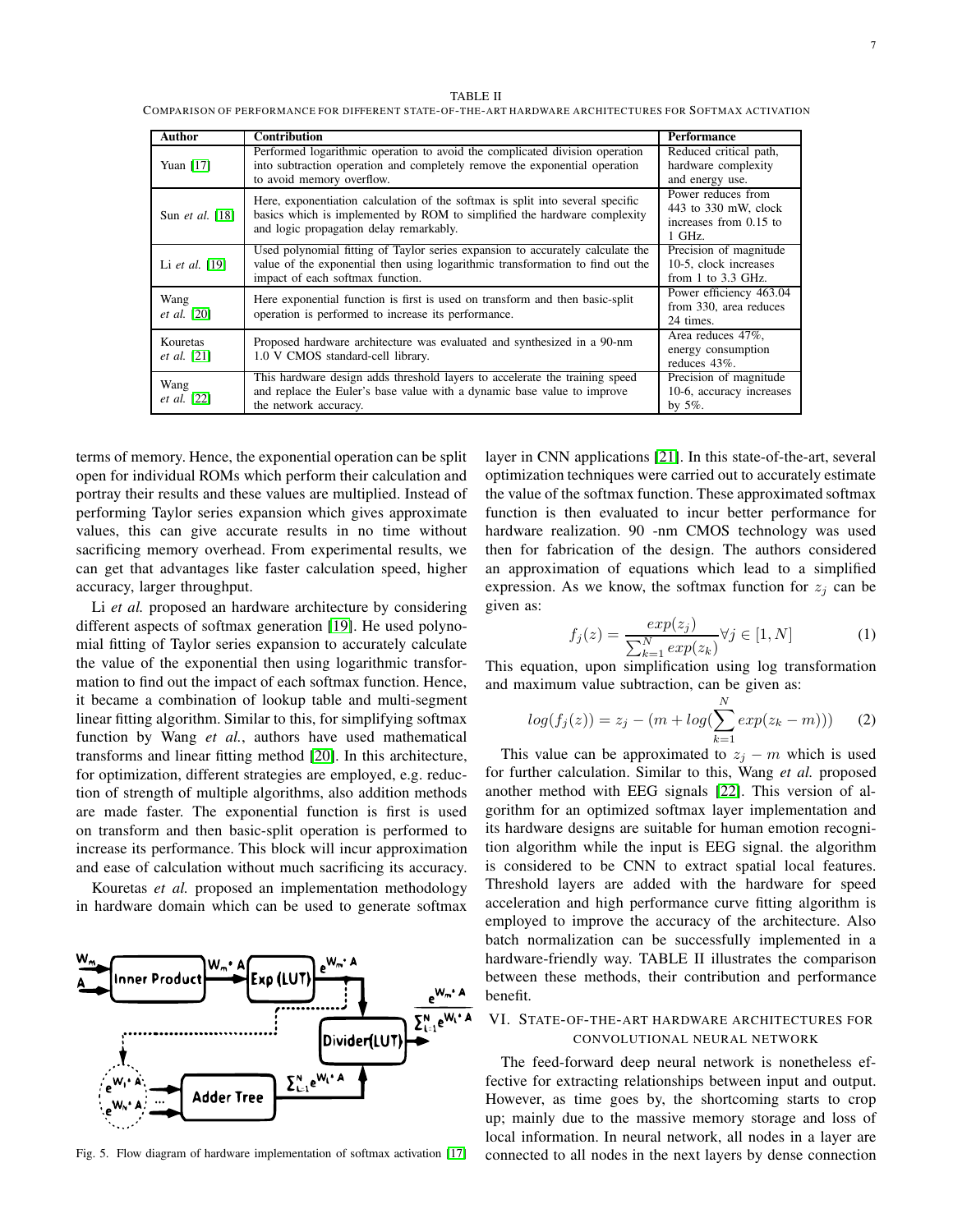and this uses a lot of memory to store these weights and biases. If we consider computer vision tasks, then the input is primarily image and video made up of lots of pixels. Hence if we try to incorporate dense connection, we will run out of storage. Another strikingly important feature of image frames is the presence of local spatial features, which can be extracted using spatial filtering in an efficient manner. However, conventional neural network tries to captures global information by flattening the images into a one-dimensional vector and loses the spatial information completely.

To alleviate these problems, convolutional neural network has been proposed. It incorporates weight sharing method to extract local spatial features like the filtering methods and usually it does not require any preprocessing. Weight sharing helps to minimize the memory requirement and calculation whereas the sparse connection helps to obtain local features to make it a locality-aware network for discriminative feature extraction. Convolutional neural network (CNN) is made up of three building blocks: convolutional layers for efficient feature extraction, pooling layers for feature aggregation and dimensionality reduction and fully connected layers for final classification. However, it has been experienced in [\[9\]](#page-14-9) that almost 90% of the weights are present in fully connected layers, hence researchers have proposed many methodologies to avoid these layers as soon as possible.

Similar to this progress in algorithmic perspective, VLSI design engineers have also progressed to induce sparse connection and weight sharing to the conventional neural network to make it suitable for CNN applications. CNN does not contain many weights; however it considers huge calculation and parallel processing which have always become a daunting task for the hardware accelerator engineers to produce robust, lowlatency and high-precision hardware architecture design. One of the earliest architectures in this flow is proposed by Qadeer *et al.* [\[23\]](#page-14-22). The architecture, named Convolution Engine (CE) reduces the overhead present in the register files due to huge memory content with the help of a FIFO-like structure. This provides the implementation of parallel feature extraction by shifting the data multiple times using the ability of this kind of storage structure. Using this data broadcast technique, a small register of 256-bits can accommodate sixty four ALUs and it saves energy as well. Further reduction happens in energy overhead by incorporating reduction tree to fuse multiple instructions together. Using this technique, memory overhead due to temporary storage can also be tackled. To aid twodimensional feature extraction, the shift register allows itself to move across row and column, enabling for two-dimensional filtering mechanism. These architectural modifications enable this customized architecture to consume 8-50 times less energy compared to the state-of-the-art. Even compared to the most of the SIMD implementations, CE takes at least 8-15 times less energy.

In 2014, Chen *et al.* proposed the DianNao architecture for deep CNN processing [\[24\]](#page-14-23). In the naive and greedy deep neural network architecture, the hardware contains all synapses and nodes in the layout. Here the neurons and the synapses are implemented as logic circuits and RAM, respectively. This method which is conceptually recuperative towards the

ideal implementation structure is capable of achieving energy efficiency because high speed and hence low energy can be obtained by this due to the small distance between intermediate nodes. However, for large Deep CNN, it cannot be used due to its size and scaling, because layout of large CNN models is very difficult, expensive and large. For example, here  $16 \times 16$  layer considers less than 0.71 $mm^2$ , however a  $32 \times 32$  layer takes more than  $2.6mm^2$ . Hence, a full layer of a single layer in the hardware would consist of large area. This accelerator consists of input buffer, output buffer and weight buffer for input neurons, output neurons and weights, respectively; connected with computation blocks such as neural function unit (NFU) and the control programs (CP). NFU performs arithmetic and logical operation and is used for classifier and convolutional layers. For sigmoid operation, authors used 16-bit fixed point arithmetic operation instead of 32-bit floating-point operation for low area and power consumption. All storage structures are split into sub-modules incorporate parallelization, low energy cost and latency. This hardware architecture has proved to be 118 times faster than the conventional SIMD processor and here energy overhead is reduced by 21.08 times.

To incorporate pipeline, the DianNao architecture is made up of split buffers and NFU blocks perform computation in a parallel manner, where different operations are executed in subsequent stages in a hierarchical fashion, achieving better GPU performance in limited area and low power consumption. However, the shortcoming of this architecture occurs in convolutional and classifier layers due to memory bandwidth requirement. For these layers, required synapses are huge which is in terms of millions demanding high bandwidth. Also, the energy cost is increased by 10 times due to off-chip memory access. To combat this problem, Luo *et al.* proposed DaDianNao architecture [\[25\]](#page-14-24). This architecture is proposed to give solution for the machine-learning performance incorporating a system made up of multi-chip channels. As discussed, memory cost in DianNao is mainly due to weight sharing and high bandwidth is required for fetching the weights to their respective location. DaDianNao incorporates the following design modification to solve these problems: (1) The weights for the synapses are made to store closer to their destination neurons to minimize the data movement which saves both energy and time, (2) The architecture is made to asymmetric to make the nodes biased towards efficient storage pattern rather considering the computation, (3) Synapse values were frozen in their location and neuron values are transferred to reduce number of shifting values which reduces the bandwidth requirement by a significant margin, (4) The local storage structure is broken into multiple tiles to incorporate high internal bandwidth. This architecture reduces energy overhead by 185 times by increasing the speed over a GPU by 656 times.

ShiDianNao, a machine learning hardware architecture for computer vision was proposed by Du *et al.* [\[26\]](#page-14-25). This energyefficient architecture for computer vision can be used for realtime processing of image and video with any CMOS-based sensor. In this architecture, authors have focused on some specific factors, such as: (1) The images as a multi-dimensional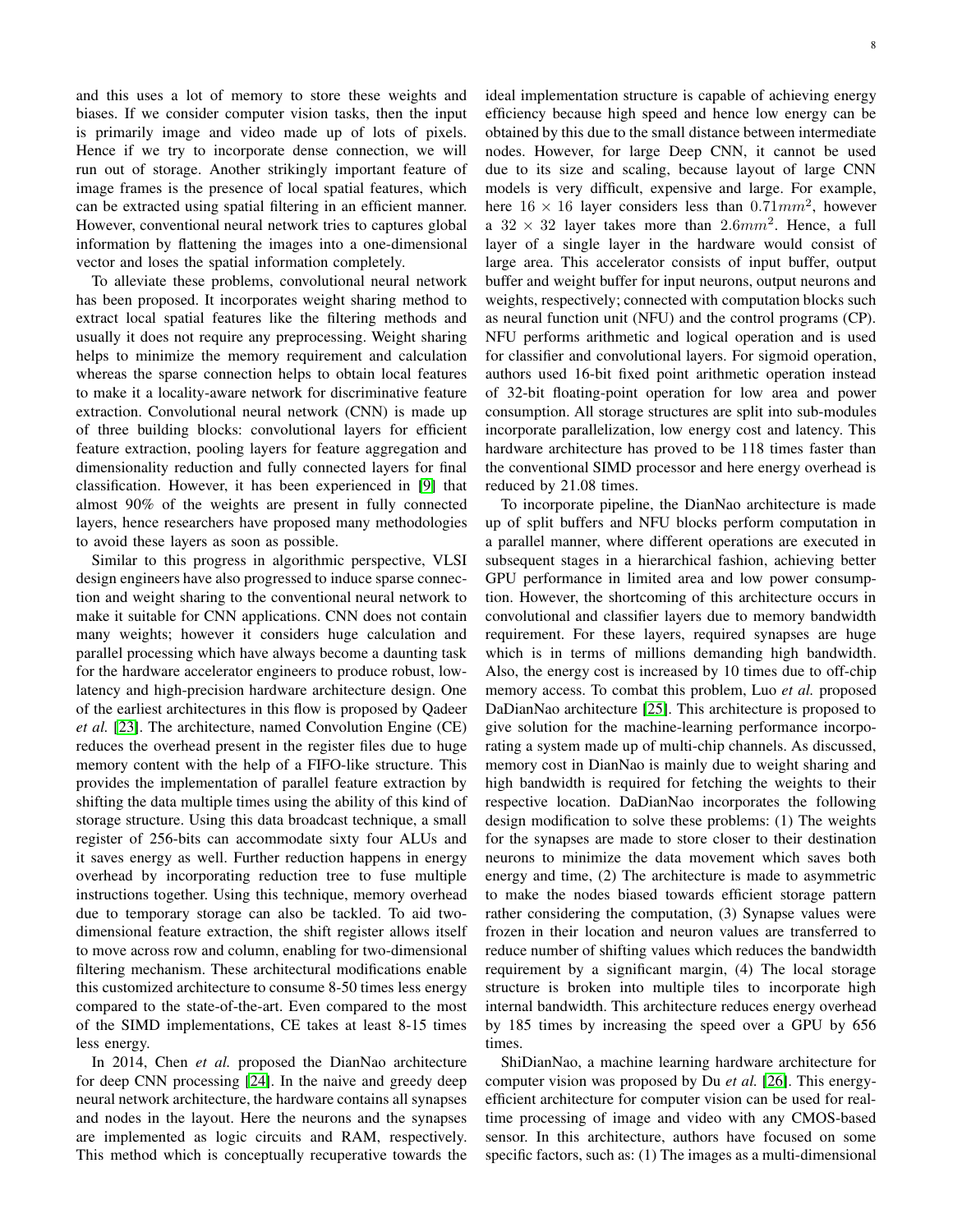tensor, (2) The weight sharing nature of the filters used for convolution operation. For this work, multiple operations are alleviated by authors, such as representing each neuron in the processing elements as a two-dimensional mesh and local distribution, receive, broadcast of kernel values and resulting feature map generation. The proposed architecture is made up of the following components: synapse buffer (SB), buffers incorporating neurons in input and output layers (NBin and NBout), neural function unit (NFU), arithmetic and logic unit (ALU) and instruction encoder (IE). The NFU blocks are used to perform fundamental neural network operations and ALU blocks are used to perform the activation operation. For sigmoid operation, authors used 16-bit fixed point arithmetic operation instead of 32-bit floating-point operation for low area and power consumption without compromising the accuracy. This architecture has proved to be faster than CPU by 46 times and GPU by 29 times. Also, in terms of the energy overhead, this architecture consumes 4688 times and 63 times less energy than GPU and DianNao, respectively.

State-of-the-art deep CNN architectures are memory and computation exhaustive due to the presence of millions of parameters and equivalent range of calculations and hence are difficult to be embedded for efficient real-time applications. Although high-speed computation is supported using custom hardware, the required power is dominated by incorporating the weights to be fetched from DRAM, which consumes two times more energy than the conventional ALU operations. In 2016, Han *et al.* introduced an efficient inference engine (EIE) architecture to combat this problem [\[27\]](#page-14-26). This architecture is designed as an array of processing elements (PE) which stores parts of the SRAM elements. Each PE performs its corresponding memory related task to accomplish a part of the deep neural network. EIE is considered to be the first hardware accelerator incorporating sparse connectivity and weight sharing process. It works on on-chip SRAM which gives the benefit of 120 times less energy consumption than its counterpart involving the off-chip DRAM. It also exploits the sparsity in activation for minimizing number of computations. To avoid zero weights reference, it can save up to 70% computation and 65% energy in the state-of-the-art deep CNN algorithms. The sparsity in the matrix-vector multiplication is primarily applied in the dense layers which capture more than 90% of the total connections, as stated in [\[9\]](#page-14-9). Hence the reduction of computation and energy in this place has a synergistic effect on the overall performance. This architecture consumes 0.59W power compared to 15.57W in DaDianNao, As well as the area and energy efficiency for EIE is 6681 and 180606 respectively, compared to 2185 and 9263 respectively for DaDianNao.

The recently developed CNN models consist of huge storage for filter weights and on average 400k operation per input pixel. This situation challenges both the energy consumption and throughput of the processing accelerator. The total runtime is dominated by convolution operation because of its massive computation which might be an obstacle in the bandwidth requirement and high energy consumption. To avoid these problems, Chen *et al.* proposed an efficient architecture for parallel data processing to minimize energy consumption with

minimal data movement from the on-chip SRAM storage [\[28\]](#page-14-27). The architecture, known as Eyeriss presents a novel dataflow, termed as row stationary (RS). This dataflow develops a spatial architecture and hence reduce data movement by exploiting reuse of filter weight values and the pixels of input tensors. This proposed dataflow is capable of adapting to different architectures for computer vision by utilizing the local storage as a processing engine, thereby reducing data storage as much as possible. This dataflow allows the design primitives to be updated for efficient 1D and 2D convolution operations in convolution layers and the fully connected layers are operated in the same manner without data reuse. To optimize energy cost, RS dataflow makes optimal data movement across all layers to maximize storage efficiency, ranging from global buffer to local register files. Experiments involving AlexNet architecture [\[9\]](#page-14-9) depict that this dataflow is more efficient in terms of energy consumption for both convolutional (2 times) and dense layers (1.3 times) than the state-of-the-art.

In these architectures, the performance was made to be optimum, however the low-power constraint has always become a pressing factor. The previous works also deployed modification regarding low-power consumption [\[23\]](#page-14-22)-[\[28\]](#page-14-27) and less-memory access. The techniques followed by existing works are loop tiling, layer merging, parallelism, etc. However three limitations crop up amidst different modification, such as the nature of previous protocols to use one of the optimization techniques, hence losing the flexibility during design time. Also the limited access of compression for minimizing the memory access can become fatal, e.g. EIE applies it only in fully connected layers and Eyeriss does not apply it to kernels. Nonetheless, the requirement of a manual programming to map a CNN algorithm to the accelerator is also required. Jafri *et al.* proposed MOCHA architecture to overcome these problems in 2017 [\[29\]](#page-14-28). MOCHA applies reconfigurability to use the optimum protocol based on its application, making the architecture morphable. To combat the compression scenario, MOCHA applies compression with the flexibility of decompressing kernels and input images. Also, MOCHA applies an algorithm to automatically map a CNN architecture based on its need to the hardware for efficient accelerator implementation. Synthesis of the layout prevails that using MOCHA we can achieve energy efficiency of up to 63%, throughput increases by 42%, storage reduction happens by 30%, while area requirement boosts up to 35%, than the stateof-the-art.

Another morphable accelerator, named ReCon was also proposed by Jafri *et al.* [\[30\]](#page-14-29). To obtain better accuracy for complex state-of-the-art CNN architectures, many accelerators are proposed for dedicated parallel processing and fast computation. While these architectures show promising result, they mostly suffer with two problems. One of them is the stagnant behavior of incorporating the same optimization algorithm for all layers irrespective of their needs which might slow down the performance, e.g. Eyeriss optimizes the convolution layers, however could not optimize the fully connected layers. Another problem in this case is the problem of compression which is generally not done throughout the layers. ReCon architecture incorporates morph-aware architecture to change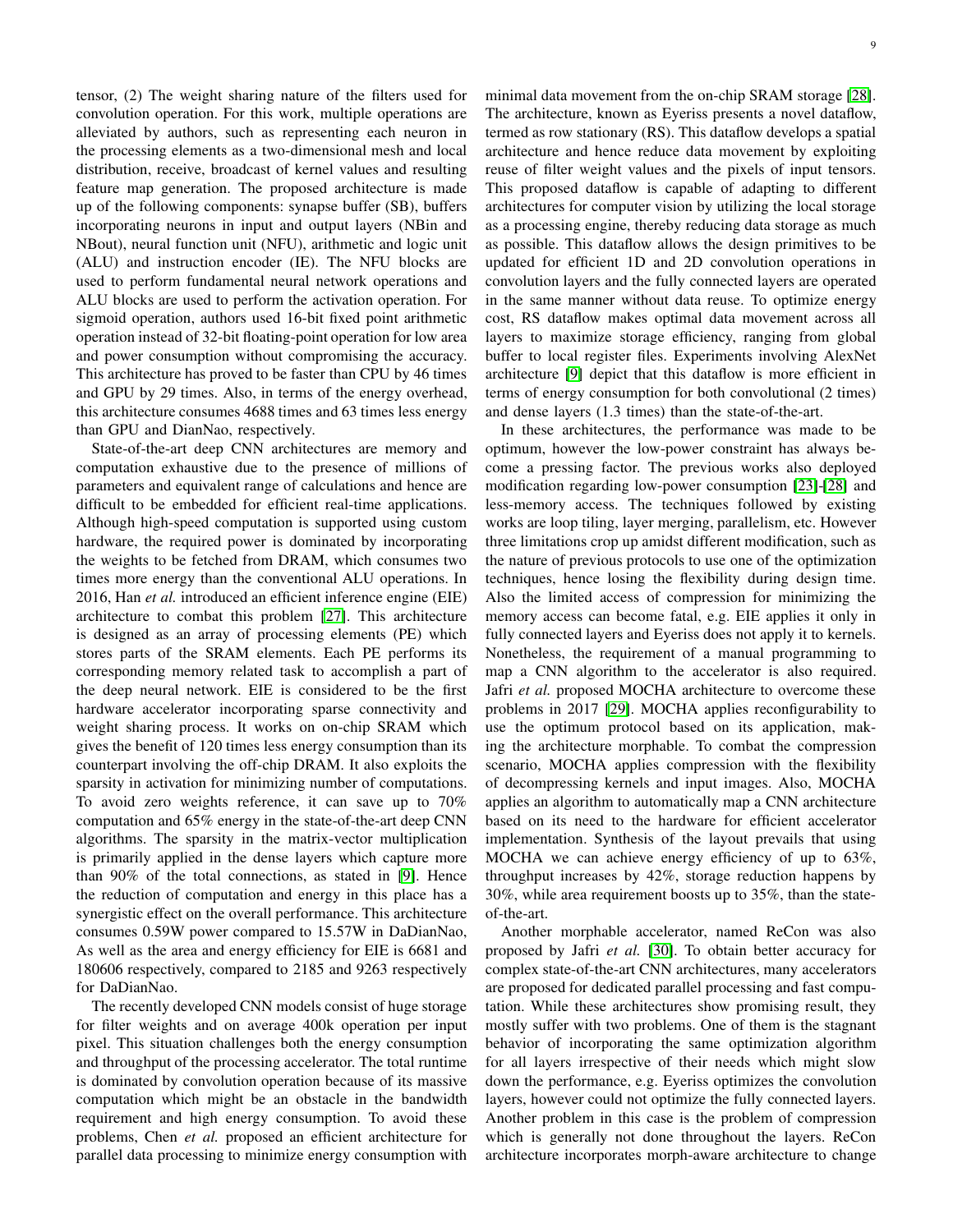optimization protocol depending on the needs and overcome the first problem. Also it introduces compression across all the layers including input layer to ascertain limited memory usage. ReCon memory is made of three sub-parts, consisting of a layer of off-chip DRAM holding input and kernel, a layer of on-chip SRAM working as a scratchpad memory and the register files to incorporate computations. Address generation units and memory clusters are applied to cascade multiple parallelism features used by SRAM scratchpad and register files. ReCon considers area overhead of around 30%, however, it has 2 times more throughput than the state-of-the-art and provides best energy efficiency.

Chen *et al.* introduced asynchronous behavior for CNN accelerator in 2018 [\[31\]](#page-14-30). This accelerator design is made up of processing elements which are aligned as an array of  $5 \times 5$  computation elements with the reconfigurable features for pooling and fully connected layers. Different CNN models induce dynamic behavior for varying pool size and different pooling methods are also established by this. Local clock pulse signal replaces the global clock with the help of an asynchronous pipeline maintaining the preferable speed and accuracy. In the architecture, off-chip DRAM stores the input tensor values and information related to the dynamic configuration is written into the configuration array with the help of the controller. Input buffer helps the data to be read and register array stores the resultant tensors and the kernel weights. These values are supplied to the array for computation in convolution and pooling operation. Output buffer then stores the output again into DRAM. In the PE design, D flip-flops are used for local storage of values which are triggered by locally generated pulse signals. Each PE performs two operations such as the multiplication and the storing of operand values. Click signal enables flow of data by creating local pulse signal upon the arrival of request signal. The delays in each step are matched to maintain timing and critical path. Due to these reasons, asynchronous architecture works faster than synchronous pipeline. In the absence of request signal, the circuit stops performing to avoid unnecessary energy consumption. The performance of this architecture in LeNet-5 achieves 15.6% increment in speed than the state-of-the-art without sacrificing the accuracy.

Robust implementation of CNN accelerators rely on dynamically morphable architecture inherently bringing parallelism and efficient matrix vector computation. For optimization purpose, transformation of vectors into matrix form are also executed for make all multiplications similar. Though it eases the work flow, the negative aspect is the latency due to this transformation and redundant data generation which affects the memory. Utilization of GPU may ease these problems, however overall more computation, more memory burden and hence more power consumption and latency affect the performance of the accelerator for latency-sensitive and memoryexhaustive real-time applications. These problems mostly crop up in the first few layers where the number of pixels in the input tensor is large resulting in the massive computation and vector-to-matrix transformation. Sanchez *et al.* demonstrates efficient hardware architecture to optimize original 2D convolution by incorporating the 1D architecture, primarily in the

first few layers [\[32\]](#page-14-31). In this design, authors argued to keep the kernel data in the on-chip SRAM and the reduction of this total amount is made to be possible by using 1D convolution kernels for the first few layers. For that, separate filters are used for both the dimensions. The feature maps are then concatenated by aggregating the produced results by reducing the memory utilization by a significant amount. This architecture reduces the power consumption by 7.3 times than the corresponding 2D design.

Traditionally GPU was installed to incorporate parallelism for the implementation of CNN algorithm. However, as more complex architecture prevails the power budget and area constraint also increases leading to more size and power consumption. Hardware specialized CNN-based accelerators have already paved the way to overcome these problems. However, the state-of-the-art architectures either depend on one of the optimization structure or they are made to dynamically morph into one of the popular ones depending on their need. Li *et al.* exploited one such dataflow for CNN application, i.e. tiling dataflow [\[33\]](#page-14-32). However this dataflow does not possess better utilization efficiency in this context for the PEs getting larger than usual. To solve this drawback, parallelism is employed inside the hardware and a configurable hardware is demonstrated to incorporate different state-of-theart CNN models by varying scheduling order which reduces hardware overhead to its best extent. The tiling dataflow is predominantly used for CNN accelerators which uses input buffer for storing feature maps, weight buffer for storing kernel values in the form of groups responsible for containing kernel values and convolution maps. To exploit the parallel operation used for CNN, kernel factors are unrolled to use several tiling work together. The processing elements contain the multiplication operation which is initiated using weight buffer and shift registers are used to contain the input feature values. Using this dataflow architecture, the accelerator outperforms the state-of-the-art by giving 30 times increment in speed and maintaining utilization efficiency at 85%.

The primary purpose of CNN is pattern recognition which is accomplished by performance-critical operation of filtering operation, where latency, area coverage and energy consumption plays a crucial role for incorporating it in real-time scenario. Kyriakos *et al.* proposed an FPGA-based CNN architecture for efficient feature extraction in real-time with low latency, area and power budget [\[34\]](#page-14-33). This FPGA-based protocol is subdivided into four fundamental blocks corresponding to its software counterparts: input layer, convolution layer, pooling layer and fully connected layer by experiencing parallelization features after division of arithmetic operations present in convolution layers into subsequent small modules and parallel computation using the processing element to increase throughput. The input layer receives the input from the off-chip DRAM access and then stores them into the on-chip SRAM by creating the appropriate window size for convolution operations in the subsequent layers. The images are stored in such a way so that by shifting redundant nature of CNN can be exploited. Parallel DSP blocks subdivide the convolutional operations in the subsequent layers, each containing separate filters for the application and the resultant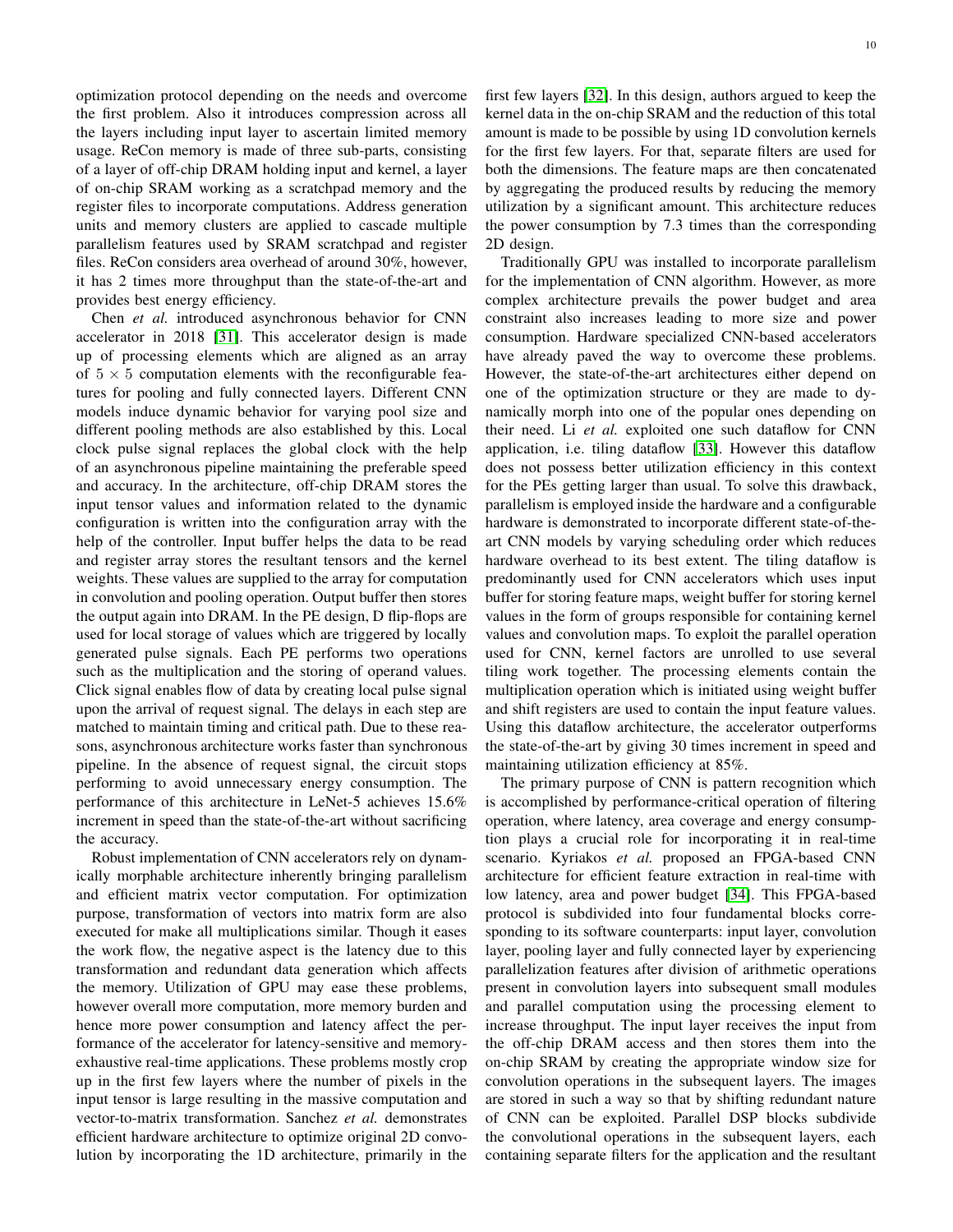TABLE III COMPARISON OF PERFORMANCE FOR DIFFERENT STATE-OF-THE-ART HARDWARE ARCHITECTURES FOR CNN

| <b>Authors</b>         | <b>Contribution</b>                                                                                                                                                                                                                                                                          | <b>Performance</b>                                                                                |
|------------------------|----------------------------------------------------------------------------------------------------------------------------------------------------------------------------------------------------------------------------------------------------------------------------------------------|---------------------------------------------------------------------------------------------------|
| Qadeer et al. [23]     | Parallel data extraction happens using shift registers in both directions. Instructions<br>are fused to avoid memory and energy overhead. Data are encoded to reduce computation.                                                                                                            | Consumes 8-50 times<br>less energy compared<br>to state-of-the-art.                               |
| Chen et al. $[24]$     | Neural functional blocks are added as classifier and convolution layer. The operations are<br>16-pt. to help low area and power consumption. Storage are split for parallelism.                                                                                                              | 118 times faster and<br>21.08 times less energy.                                                  |
| Luo et al. $[25]$      | Weights are stored closer to the application to minimize data movement and hence to<br>minimize time and power consumption. Synapses are not moved, instead neuron values<br>are moved to avoid memory overhead.                                                                             | Reduces energy cost<br>by 185 times, speed<br>increases 656 times.                                |
| Du et al. [26]         | Multidimensional tensor operation is performed considering it a 2-D mesh and 16-bit<br>arithmetic operation is done to limit power consumption.                                                                                                                                              | Faster than CPU & GPU<br>by 46 and 29 times.                                                      |
| Han <i>et al.</i> [27] | Introduces sparse connectivity and encoding for proper weight sharing using on-chip<br>SRAM. Vectors are changed into matrix to operate in the processing elements.                                                                                                                          | 26.38 times less<br>power than DaDianNao.                                                         |
| Chen et al. $[28]$     | Presents row-stationary dataflow to compute 1-D and 2-D convolutions. Optimal data<br>movement happens to minimize power consumption.                                                                                                                                                        | The energy consumption<br>is 2 times lesser than EIE.                                             |
| Jafri et al. [29]      | Introduces morphable architecture to choose best optimization protocol depending on<br>application. To reduce memory usage, inputs and weights are compressed with easy technique.                                                                                                           | Energy, area, storage<br>reduces by 63, 35,30 %.                                                  |
| Jafri et al. [30]      | Proposes a morphable architecture capable of obtaining best optimization protocol. The inputs<br>are clustered and then compressed to reduce the memory overhead. Sparse connection is also<br>reduced to avoid zero computation.                                                            | Considers 30% area<br>overhead, but throughput<br>is 2 times than MOCHA.                          |
| Chen et al. $[31]$     | Processing elements are arranged according to the kernel size. Reconfigurable features are<br>employed for pooling and fully connected layers also. The weights are stored closer to the<br>nodes to minimize energy consumption.                                                            | It gives $15.6\%$ faster<br>response in LeNet-5<br>architecture.                                  |
| Sanchez et al. [32]    | Presents an optimization technique to convert 2-D convolution into 1-D convert to avoid the<br>transformation of vectors into matrices by using different vectors for the rows of the matrix<br>and then added to minimize energy consumption, computation and latency.                      | Reduces the power<br>consumption by 7.3 times<br>without affecting accuracy.                      |
| Li et al. $[33]$       | Uses tiling dataflow architecture, where the kernels are represented as tiles and portions of<br>tensors are extracted for convolution, rather than taking the entire image and zero padding<br>which does not require vector-matrix transformation but reduces energy consumption and time. | 30 times faster and the<br>utilization efficiency is<br>maintained at 85%.                        |
| Kyriakos et al. [34]   | Divides the architecture corresponding to its software counterpart and uses mesh of processing<br>elements to realize filter operation. Register banks are divided into sub-modules to implement<br>parallel operation and pooling operation is performed using dedicated DSP blocks.        | Increases the utilization<br>efficiency by 30% than<br>the state-of-the-art.                      |
| Shang et al. [35]      | Eliminates zero padding operation by creating coordinate relationship between subsequent<br>layers. Also it develops better optimization strategy and uses data partitioning for parallelization.                                                                                            | Provides 98.51% and<br>99.66% computational<br>efficiency in AlexNet and<br>VGG-16, respectively. |

is stored in SRAM memory. In the similar way, pooling operation is performed by incorporating DSP blocks across all the channels and dedicated array of blocks are assigned for this purpose. For fully connected layer, pipelined architecture is being followed with word-length optimization for finding tradeoff in throughput, latency, area and power consumption. This method increases the utilization efficiency by 30% than the state-of-the-art.

For the implementation of CNN operation using kernel technique, zeros are padded for dimension matching which do not jeopardize with the accuracy, however consume a lot of unnecessary storage spaces which in turn increases the area, latency and power consumption. Also, during computation, if the number of pixels to be strided is less than the designated length of the FIFO structure where the input data is loaded, delay is incurred which in turn makes the system slow and useless for real-time applications. Also, filling zero execution happens in convolution layers for efficient feature extraction. However, it adds to extra area which is required to be added across all input tensors, also this extra zeros adds to the wastage of computational resources and memory exhaust problem specific for this application. Shang *et al.* proposed LACS, a hardware accelerator for CNN to obtain high computational efficiency without sacrificing the accuracy [\[35\]](#page-14-34). LACS eliminates the operation of zero padding and zero filling by incorporating coordinate relationship between different subsequent layers of the deep CNN architecture. Guided by a set of new instructions for efficient real-time CNN operation, it also develops better optimization strategy for obtaining the solution of stride length. A data-partitioning method is incorporated to obtain parallelism across data and for smooth running of the execution. The entire operation is controlled by executing the instruction stream between dependent modules for advanced control. LACS provide brilliant computation efficiency, e.g. 98.51% for AlexNet and 99.66% for VGG-16 and outperformed the state-of-the-art by a significant margin. The summary of these architectures are given in TABLE III with their corresponding novelty and performance analysis.

## VII. STATE-OF-THE-ART HARDWARE ARCHITECTURES FOR GENERATIVE ADVERSARIAL NETWORKS

Deep CNN architecture has considered to be the stateof-the-art for computer vision problem. However this is a data-hungry process and expects as much data as possible to extract all possible discriminative features necessary for classification purpose. Hence the big datasets are always in demand to ensure robust performance. Image augmentation techniques have guaranteed to alleviate this problem a bit; however it does not generate new data point, it helps to make CNN *see* different representations of the same data and hence can become redundant and unnecessarily memory-intensive. Generative Adversarial Networks (GANs) are a set of unsuper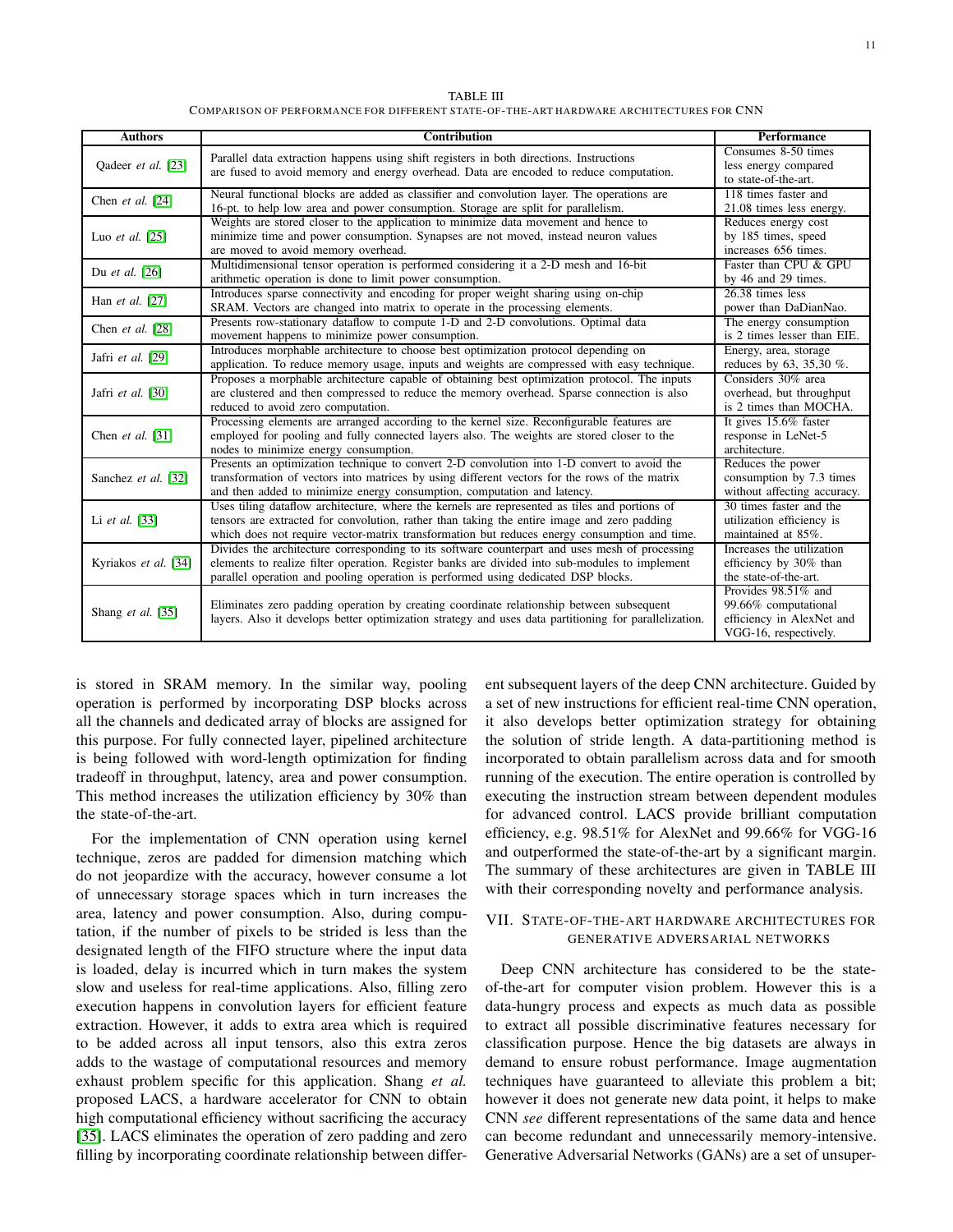vised adversarial feature generation architecture proposed by Goodfellow *et al.* which uses generative models to synthesize new images from the distribution of the existing training images [\[36\]](#page-14-35). This architecture cleverly trains a generative model to implement and extract new data points which can be used for classification training, also it is widely used for many other applications.

GAN architectures are made up of two blocks: the generator block and the discriminator block, where generator block generates the fake/new data point and the discriminator discriminates them from the original point. The generator block starts with noise, preferably a 100-dimensional noise vector and this vector is passed through upsampling and deconvolution operation to obtain the dimension of the training samples which are fed to the discriminator network working as a classifier to understand the authenticity of the generated image. The generator block wants the loss function to be small and the discriminator block wants it to be high. Hence, these two blocks play an adversarial mini-max game as proposed in Nash equilibrium and this process stops when the discriminator block no longer could identify the fake data points from the real one. Till then, both the models are trained to beat the other one, and after the execution, the newly generated fake data point can be considered a new data point available for training as it follows the same distribution and the fully trained discriminator block could not classify it to be a fake one. A variant of this vanilla GAN is proposed by Radford *et al.* for deep convolution network with some additional constraints, DCGAN [\[37\]](#page-14-36).

GAN architectures constitute many complicated calculations due to its complex nature and the complexity is way more challenging than its counterpart in supervised learning technique. These operations include convolutions with various strides, transposed convolutions and the mini-max performance of the loss function and the combined training of the generator and the discriminator blocks. In conventional CNN training, one forward and one backward pass is required for training, however, on the other hand, GAN requires five such passes for each iteration. Also, the loss function must be synchronized with both the blocks which require immense hardware constraint for memory. To overcome these problems, Song *et al.* proposed a micro-architectural solution for this unsupervised deep learning paradigm [\[38\]](#page-14-37). To maintain the synchronization, value of the loss function are obtained from each individual data points in each epochs using a loop control statement by optimizing the result and resulting low memory usage. Also, as generator and discriminator blocks do not work together, timemultiplexing design is incorporated in order to optimize the space and reduce the idleness. Data flows are also maintained to optimize the computation overhead by skipping zero values and it also helps to reduce memory use. This architecture outperforms the conventional CPU and GPU by giving 8.3 times speedup and 6.2 times energy efficiency, respectively, without area overhead.

In GAN architecture, generator and adversarial blocks compete with each other in a mini-max game to achieve the loss function according to individual's wish and the trade-off point is when the discriminator block could not discriminate. This



<span id="page-11-0"></span>Fig. 6. The ReGAN architecture [\[39\]](#page-14-38)

algorithm requires parallel execution of two massive blocks and hence high memory and power constraint comes into play the crucial role. Conventional CPU and GPU cannot perform this energy and memory-intensive process efficiently. In GAN, two networks are simultaneously trained and this training is difficult, also the generator path considers convolution operations with fractional strides and upsampling operations with different interpolation techniques. Chen *et al.* proposed a ReRAM-based solution to alleviate these problems [\[39\]](#page-14-38). ReRAM has considered being state-of-the-art for this purpose due to its fast response, high density, minimal power leak and better pipelining options. In this architecture, a pipelined protocol is followed for computing the convolution operations layer-wise and it does not require any extra processing elements. ReRAM buffers are created to store intermediate results and spatial parallelization is implemented with the sharing of due computation. This ReRAM-based hardware architecture for GAN depicted in Fig. [6,](#page-11-0) or termed as ReGAN is implemented on the platform and has shown to outperform the existing state-of-the-art performance and energy budget by 240 times and 94 times, respectively.

In DNN architecture, local connecting buses interconnects the nodes, their memory and processing units which possess critical shortcomings such as latency, limited memory access and high power consumption. To tackle these problems, a novel processing-in-memory architecture has been devised as a potential solution for state-of-the-art accelerator design. This idea embeds logic states inside the memory for data processing in concurrent manner, thereby utilizing large bandwidth. The complex convolution operation can be converted into the simple addition and subtraction stages using ternary-GAN which not only reduces the area but also alleviates the problem of energy cost. Rakin *et al.* introduced this processor-in-memory concept in ternary GAN [\[40\]](#page-14-39) for obtaining the advantages due to reduction of the access of main memory, power consumption reduction for in-memory computation, employment of parallelization to obtain fast and accurate response, etc. IN TGAN, the weights are ternarized to procure the least computation complexity and to maintain the bottleneck of power consumption. In this proposed architecture, authors achieved state-of-the-art performance in terms of 25.6 times better energy efficiency and 22 times increase in speed for GPU and this is 9.2 times more energy efficient and boosts up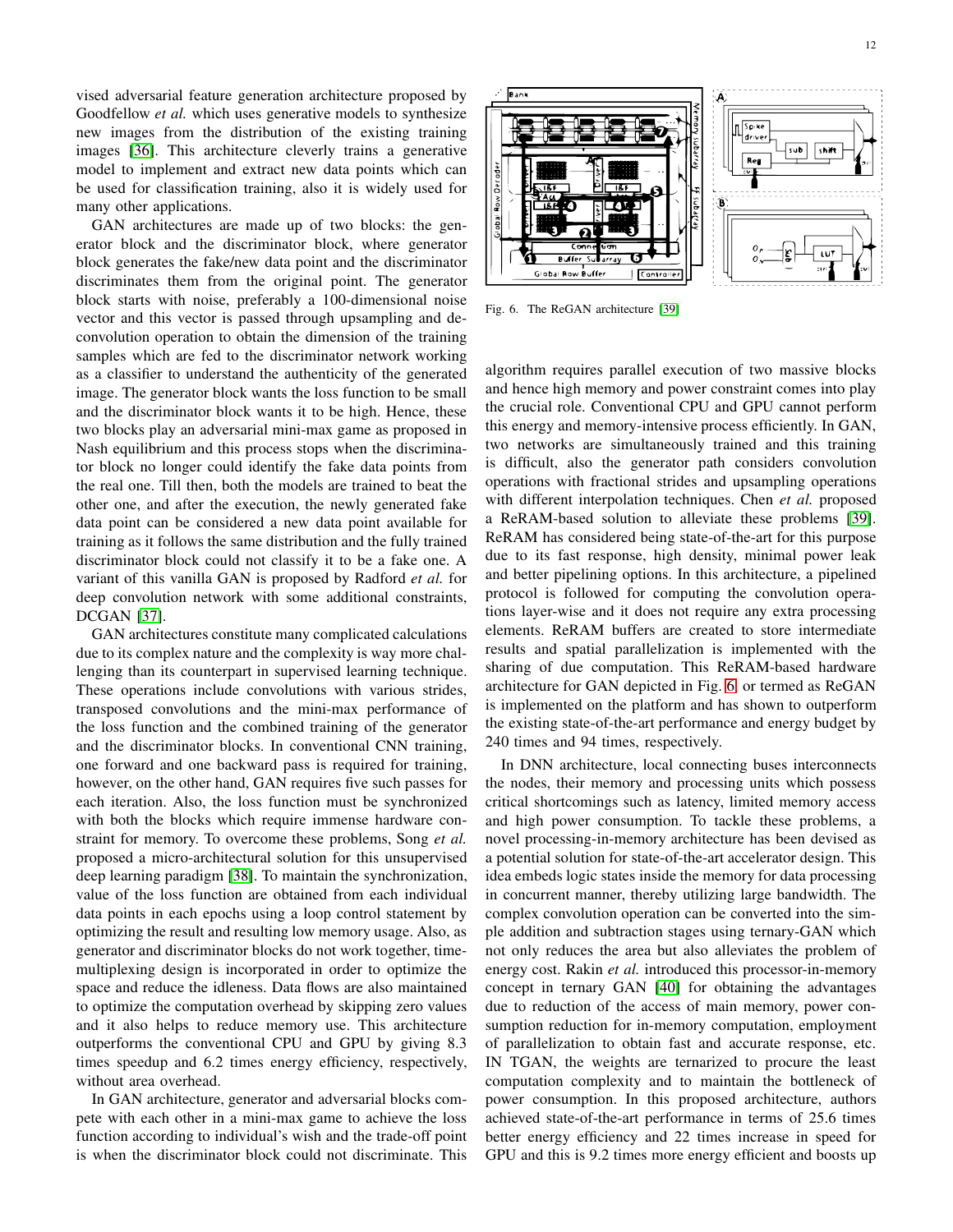### to 5.4 times than ReRAM accelerators.

Apart from the conventional feed forward deep neural network, GAN is always different because of the nature of the existence of complex operations which involves fractionallystrided convolution and de-convolution operation makes the system clumsy, power and area constraint also prevails to abort for more complex loss function. Also the convolutional operations such as insertion of zeros and matrix vector conversion make the architecture very bulky. The on-chip conventional memory is also stored in a format which makes the requirement of the dataflow models inefficient. To obtain desired performance, the architecture needs a specialized memory access to provide input feature maps in a subtle way. Also, the ZFOST micro-architecture calls for a serious problem in orienting the feature maps during their reception from the off-chip DRAM memory. Hanif *et al.* hence proposed MemGANs for efficient memory management for GANs in different micro-architectural paradigm. It helps to control the data prior to the storage depending on its pixel type [\[41\]](#page-14-40). This architecture, given in Fig. [7,](#page-12-0) is composed of SPRAM, which is a single-port scratchpad memory for efficient memory allocation with the subdivision to demarcate proper storage places depending on the pixel values to meet the requirement of strided de-convolution. This proposed architecture enhances the performance of hardware accelerator for GAN by giving 3.65 times improvement in performance than the state-of-theart. Also it reduces the read and write accesses by 85% and 75%, respectively.

Although GAN architectures have emerged to pave the ways for advanced research in computer vision; several factors impede the growth of the suitable hardware accelerator for GAN-based architecture. For example, the transposed and fractionally-strided convolution optimization is still an active research problem which cannot be implemented in a traditional hardware supporting DNN only. These operations involve the augmentation of low-dimensional feature maps into high-dimensional feature rich architecture for discrimination operation and involve insertion of zeros for this work which is memory, computation, energy and time-intensive. This constitutes to the severe under-utilization of resource due to almost 60% involvement of multiplication and addition operations for this purpose. To alleviate these problems, Chen *et al.* proposed ZARA, a dataflow accelerator which does not consider zero-padding for their execution made using ReRAM blocks [\[42\]](#page-15-0). This method improves the efficiency in computation and avoids unnecessary utilization of memory resources by incorporating a mapper and operation scheduler



<span id="page-12-0"></span>Fig. 7. Block diagram of MemGANs [\[41\]](#page-14-40)

following dataflow protocol for maximizing parallelism in both spatial and temporal domain. Vector-matrix multiplications are also effortlessly implemented without loss of area overhead using the ReRAM architecture, giving 100 times more efficiency than conventional design. ZARA observes the GAN model specifications involving network topologies, loss function optimization and parameter strain for both generator and discriminator block. Experimental results involving the implementation of ZARA using ReRAM chips define that the performance of the GAN-based accelerator improves by a factor of 23 over CMOS-based GAN implementation.

During the computation in GAN architecture, the computation of transposed convolution in generator block is considered to be a performance-critical task which relies on several factor and hence creates a bottleneck in the optimization problem. This operation exerts the use of zero padding which results in unnecessary memory overhead and has proved to be attributing to more than 70% invalid computation, which in turn increases energy budget, computation time and latency. Di *et al.* explores an algorithm for hardware accelerator supporting GAN to obtain a resource-efficient framework [\[43\]](#page-15-1). In this architecture, a novel dataflow is implemented for the processing of the transpose convolution by decomposition and rearrangement method which results in the praiseworthy reduction in computation complexity. This design structure incorporates the use of processing elements for successful implementation of multiplication and addition operations and for memory allocation, local buffers are utilized. This memory partition method invites parallelism into the system involving the reduction of computation time and better speedup. Parallelism incorporated is two-fold: the sequential parallel processing happens inside the processing units composing processing elements; also different processing units constitute parallelism by incorporating mutual connection. The processing units are composed of programmable logic resources which are dynamically morphed into the novel dataflow depending on the application. This architecture produces at least 15 times improvement in the processing performance than the state-of-the-art.

FPGA-based designs are considered to be a promising factor to alleviate the problems of de-convolution layers with fractional strides and excessive zero padding due to their energy efficiency, good performance and reconfigurable nature. Winograd algorithm largely reduces the number of multipliers required for the computation and hence resource efficiency is improved. Chang *et al.* proposed a hardware accelerator modification for de-convolution operation following Winograd algorithm, implementable on FPGA [\[44\]](#page-15-2). This work accelerated the growth of the de-convolution layer related research for making it fast by means of converting it into a convolution later by using a spatial transform for improving throughput with parallelism without sacrificing the accuracy of the result. This algorithm is augmented with the Winograd algorithm to outperform the performance from the state-of-the-art. The architecture of de-convolution involving Winograd algorithm is composed of several intertwined processing elements and line buffers for inputs and outputs. The input logic fetches and performs the transformation with energy overhead. However, this overhead is mitigated by the incorporation of less zeros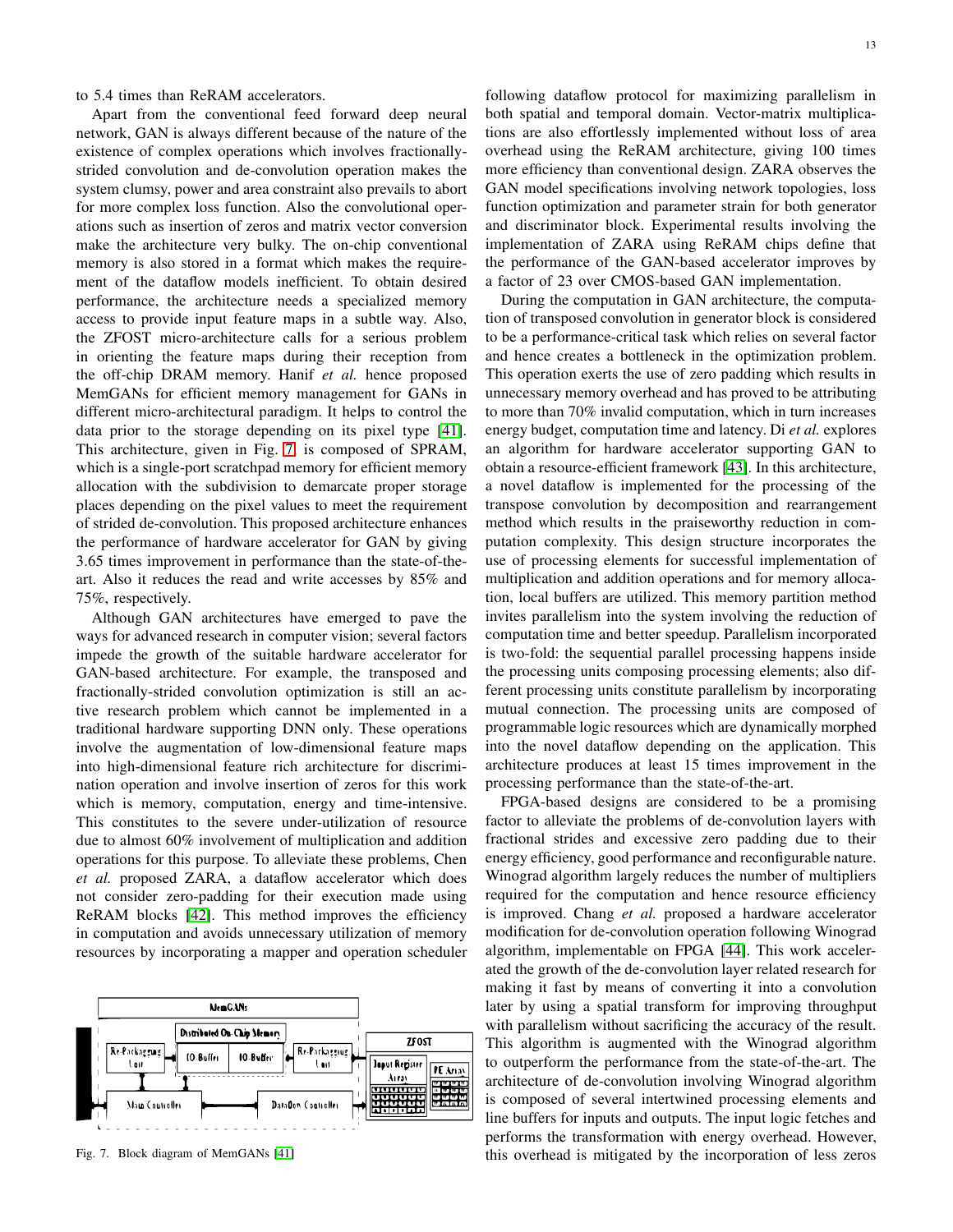TABLE IV COMPARISON OF PERFORMANCE FOR DIFFERENT STATE-OF-THE-ART HARDWARE ARCHITECTURES FOR GAN

| <b>Authors</b>             | <b>Contribution</b>                                                           | <b>Performance</b>                   |
|----------------------------|-------------------------------------------------------------------------------|--------------------------------------|
| Song et al. [38]           | Develops loss function synchronization and uses time-division multiplexing to | 8.3 $\&$ 6.2 times speed $\&$ energy |
|                            | assign resources to generator and discriminator blocks.                       | efficiency.                          |
| Chen et al. [39]           | Uses ReRAM-based architecture to solve the problem of fractionally strided    | 240 and 94 times performance         |
|                            | convolution and spatial parallelization is used for convolution.              | and energy efficiency.               |
| Rakin et al. [40]          | Proposed processing-in-memory in ternary GAN to reduce power consumption      | Speed and energy efficiency          |
|                            | for in-memory computation and fast response.                                  | increases 22 and 25.6 times.         |
| Hanif et al. $[41]$        | Uses single-port scratchpad RAM for efficient memory allocation and puts the  | Performance improved by              |
|                            | data in the storage depending on pixel type.                                  | 3.65 times.                          |
|                            | Proposes to avoid zero padding for fractionally stride convolution to avoid   | Performance improved by 23           |
| Chen <i>et al.</i> [42]    | upto 60% calculation. The processing elements are made up of ReRAM            | times.                               |
|                            | blocks to increase speed.                                                     |                                      |
| Di <i>et al.</i> [43]      | Uses decomposition of transpose convolution to reduce computation and         | Processing performance               |
|                            | avoids zero padding.                                                          | improves by 15 times.                |
| Chang <i>et al.</i> $[44]$ | Uses winograd algorithm to transform matrix to vectors for sparse connection. | Improves performance and speed       |
|                            |                                                                               | by $8.38$ and $5.65$ times.          |
| Roohi et al. [45]          | Proposes approximate GAN architecture to get optimization in both hardware    | Increases speed and energy           |
|                            | and software using quantization to reduce computation. The approximation is   | efficiency by $35.5 \& 21$ times.    |
|                            | also applied for deconv layers to avoid zeros for fractional strides.         |                                      |

in the computation and hence less power consumption. The dataflow of this operation extracts the transformed features from the memory and proper reorganization is performed to mitigate the problem of unequal number of zeros inside the tiles. The sparse connection is exhibited for the easy operation and proper coding scheme is employed to minimize calculation. This accelerator outperforms the zero padded deconv and TDC-based deconv for being 8.38 times and 2.85 times faster. Winograd algorithm, on the top of this, boosts the performance by 7.5 times.

For traditional computation, isolated units and the processing elements are aggregated via interconnects to expose the chance of high latency, huge memory burden, increased congestion, etc. The non-volatile memory technique exerts interesting features such as compatibility and high density integration. Roohi *et al.* proposed a processing-in-memory based GAN architecture ApGAN or approximate generative adversarial network for optimization in both software and hardware perspective [\[45\]](#page-15-3). In ApGAN, the architecture is designed for resource-limited environment, where both the hardware and software are optimized in order to minimize the overhead. The existing computations in GAN is modified in the convolution layers present in the generator and discriminator and replacing the multiplication operations with simpler addition and subtraction operations, which make them more efficient. Also, stringent measures are undertaken to quantize the selected portions in these blocks to reduce computation burden and memory resources without sacrificing significant loss in accuracy. The arithmetic unit is also replaced by an approximate form, primarily involving addition and subtraction operations and dataflow architecture is employed to incorporate parallelism in the accelerator design. Experimental results involving these structural and algorithmic modifications increase the speed by 35.5 times and energy efficiency by 21 times compared to the the performance obtained in the state-of-the-art in GPU platform. These architectures are also summarized in TABLE IV.

## VIII. CONCLUSION AND FUTURE SCOPE

In recent world, the importance for automation in every aspect of our life has led researchers to pave the way for artificial intelligence, deep learning and high-end computing devices. While algorithms are getting stronger everyday, hardware obstacles are also being reduced by VLSI engineers to make these algorithms work seamlessly in an integrated manner providing outcomes with brilliant performance, high reliability and low latency. hence, in this way, the deep learning community and the VLSI frontiers are going hand-in-hand to ease the sheer load of mankind using automation, providing safety, security and certainty. The problem of devices which emanate heat can be resolved using dark silicon constraint, where all the transistors in the silicon surface are restrained to blow "ON" at a time, preventing accidental meltdown of devices when performance and execution is at peak. To provide the support required to maintain the dark silicon constraint, the heterogeneous multi-core processor and use of accelerators are established.

SiLaGO is a structure which can withstand this constraint and can be estimated to be the best alternative to tackle these ever-changing problems by mitigating use of interconnects and incorporating "synchorocity" in designs. General-purpose processors are meant to perform the DSP applications, many researches have been carried out to further accelerate the hardware architecture to perform deep neural network operation. Similarly, complicated, memory exhaustive and high-latency based activation function softmax is proposed by authors to ease the computation burden and memory overflow. The future generation research in this field lies in the further modification and implementation of superior power-saving architecture for multi-layer perceptron, restricted Boltzmann machine, recurrent neural network, convolutional neural network, reinforcement learning and so on. The SiLaGO architecture is now going through a surging stage from research to implementation. Some authors have already implemented SiLaGO as a neural network. Now weight sharing operation can be performed using SiLaGO module to calculate local spatial features to perform convolutional operation.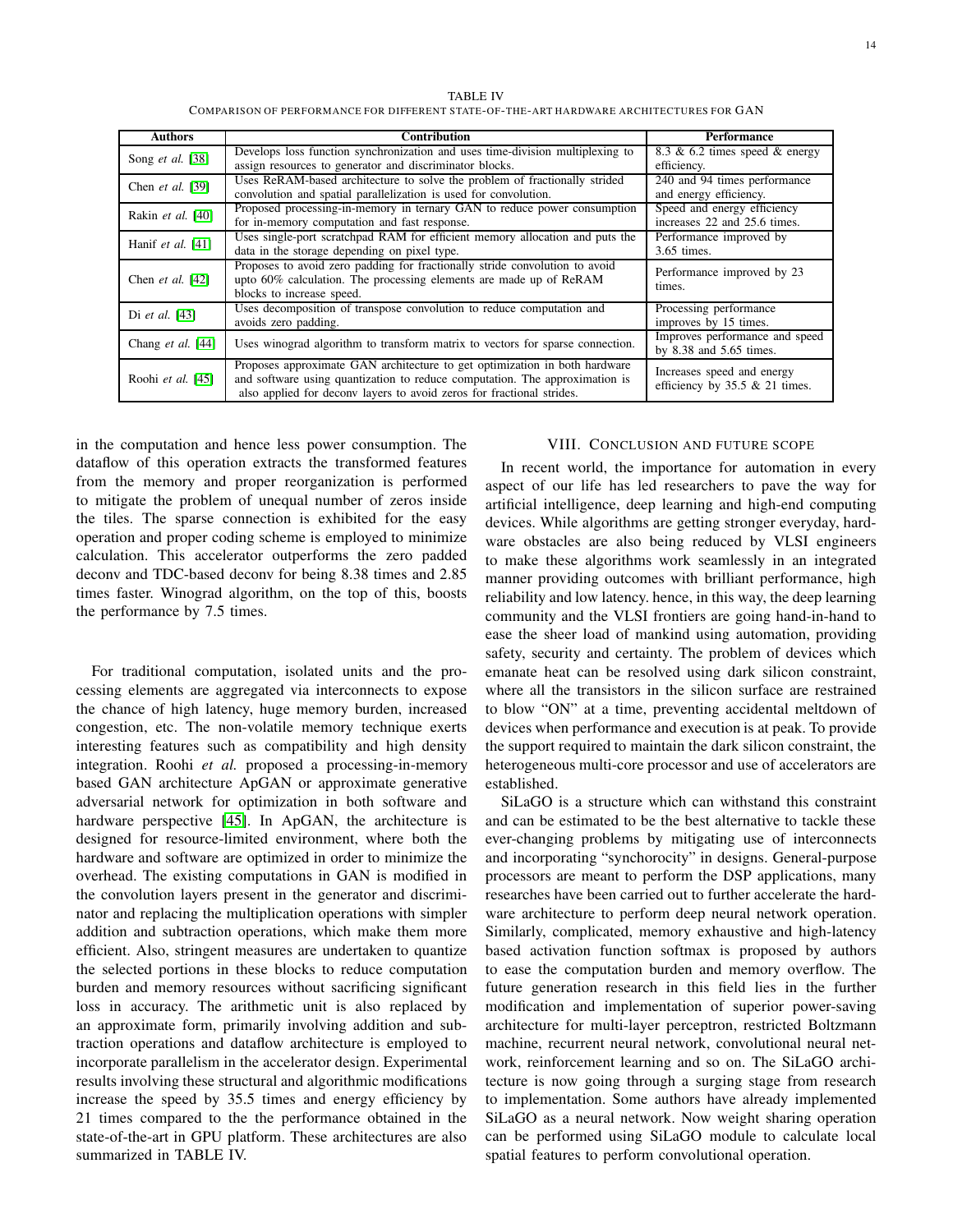#### **REFERENCES**

- <span id="page-14-0"></span>[1] J.M. Rabaey, "Silicon architectures for wireless systems, part 1". Presented at the Tutorial Hotchips, 2001, Memorial Auditorium, Stanford University.
- <span id="page-14-2"></span>[2] A. Hemani, N. Farahini, S.M.A.H. Jafri, H. Sohofi, S. Li, K. Paul, "The SiLago Solution: Architecture and Design Methods for a Heterogeneous Dark Silicon Aware Coarse Grain Reconfigurable Fabric." In: *The Dark Side of Silicon*. 1st Edition, Switzerland, Springer, 2017, pp. 47–94
- <span id="page-14-3"></span>[3] S. W. Keckler, W. J. Dally, B. Khailany, M. Garland, and D. Glasco, "GPUs and the Future of Parallel Computing", in IEEE Micro, vol. 31, no. 5, pp. 7–17, Sep. 2011.
- <span id="page-14-4"></span>[4] S. D. Brown, R. J. Francis, J. Rose, and Z. G. Vranesic, "Field-Programmable Gate Arrays", vol. 180. Boston, MA, USA: Springer, 2012.
- <span id="page-14-5"></span>[5] M. C. Herbordt, Y. Gu, T. VanCourt, J. Model, B. Sukhwani, and M. Chiu, "Computing models for FPGA-based accelerators", *Comput. Sci. Eng.*, vol. 10, no. 6, pp. 35-45, Nov. 2008.
- <span id="page-14-6"></span>[6] G. Lacey, G. W. Taylor, and S. Areibi. (2016). "Deep learning on FPGAs: Past, present, and future." [Online]. Available: https://arxiv.org/abs/1602.04283.
- <span id="page-14-7"></span>[7] A. Hemani, S. M. A. H. Jafri, and S. Masoumian, "Synchoricity and NOCs could make billion gate custom hardware centric SOCs affordable", In *Eleventh IEEE/ACM International Symposium on Networks-on-Chip (NOCS)*, Seoul, South Korea, Oct. 2017, pp. 1–10.
- <span id="page-14-8"></span>[8] M. A. Shami and A. Hemani, "Address generation scheme for a coarse grain reconfigurable architecture", In *IEEE International Conference on Application-specific Systems, Architectures and Processors*, Santa Monica, CA, Sep. 2011, pp. 17–24.
- <span id="page-14-9"></span>[9] A. Krizhevsky, I. Sutskever, and G. Hinton, "ImageNet classification with Deep convolutional Neural Networks" in *Advances in Neural Information Processing Systems (NIPS)*, Nevada, Dec. 2012, pp. 1106-1114.
- <span id="page-14-10"></span>[10] S. M. A. H. Jafri *et al.*, "NeuroCGRA: A CGRA with support for neural networks", In *International Conference on High Performance Computing & Simulation (HPCS)*, Bologna, Italy, Jul. 2014, pp. 506-511.
- <span id="page-14-11"></span>[11] T. Ngyen *et al.*, "FIST: A Framework to Interleave Spiking Neural Networks on CGRAs", In *Euromicro International Conference on Parallel, Distributed, and Network-Based Processing*, Turku, Finland, Mar. 2015, pp. 751-758.
- <span id="page-14-1"></span>[12] A. Ardakani, F. Leduc-Primeau, N. Onizawa, T. Hanyu, and W. J. Gross, "VLSI Implementation of Deep Neural Network Using Integral Stochastic Computing", *IEEE Trans. Very Large Scale Integr. (VLSI) Syst* vol. 25, no. 10, pp. 2688-2699, Oct. 2017.
- <span id="page-14-12"></span>[13] Y. Guan *et al.*, "FP-DNN: An Automated Framework for Mapping Deep Neural Networks onto FPGAs with RTL-HLS Hybrid Templates" In *IEEE 25th Annual International Symposium on Field-Programmable Custom Computing Machines (FCCM)*, Napa, CA, May, 2017, pp. 152-159.
- <span id="page-14-13"></span>[14] P. N. Whatmough, S. K. Lee, D. Brooks, and G. Wei, "DNN Engine: A 28-nm Timing-Error Tolerant Sparse Deep Neural Network Processor for IoT Applications" *IEEE J. Solid-State Circuits*, vol. 53, no. 9, pp. 2722-2731, Sep. 2018.
- <span id="page-14-14"></span>[15] T. Hirtzlin et al., "Outstanding Bit Error Tolerance of Resistive RAM-Based Binarized Neural Networks" In *IEEE International Conference on Artificial Intelligence Circuits and Systems (AICAS)*, Hsinchu, Taiwan, Mar. 2019, pp. 288-292.
- <span id="page-14-15"></span>[16] K. Bai, Q. An, L. Liu, and Y. Yi, "A Training-Efficient Hybrid-Structured Deep Neural Network With Reconfigurable Memristive Synapses" *IEEE Trans. Very Large Scale Integr. (VLSI) Syst*, vol. 28, no. 1, pp. 62-75, Jan. 2020.
- <span id="page-14-16"></span>[17] B. Yuan, "Efficient hardware architecture of softmax layer in deep neural network", In *IEEE International System-on-Chip Conference (SOCC)*, Seattle, WA, USA, Sep. 2016, pp. 323-326.
- <span id="page-14-17"></span>[18] Q. Sun *et al.*, "A High Speed SoftMax VLSI Architecture Based on Basic-Split", In *IEEE International Conference on Solid-State and Integrated Circuit Technology (ICSICT)*, Qingdao, China, Nov. 2018, pp. 1-3.
- <span id="page-14-18"></span>[19] Z. Li, H. Li, X. Jiang, B. Chen, Y. Zhang, and G. Du, "Efficient FPGA Implementation of Softmax Function for DNN Applications" In *IEEE International Conference on Anti-counterfeiting, Security, and Identification (ASID)*, Xiamen, China, Nov. 2018, pp. 212-216.
- <span id="page-14-19"></span>[20] M. Wang, S. Lu, D. Zhu, J. Lin, and Z. Wang, "A High-Speed and Low-Complexity Architecture for Softmax Function in Deep Learning", In *IEEE Asia Pacific Conference on Circuits and Systems (APCCAS)*, Chengdu, China, Oct. 2018, pp. 223-226.
- <span id="page-14-20"></span>[21] I. Kouretas and V. Paliouras, "Simplified Hardware Implementation of the Softmax Activation Function", In *International Conference on Modern Circuits and Systems Technologies (MOCAST)*, Thessaloniki, Greece, May 2019, pp. 1-4.
- <span id="page-14-21"></span>[22] K. Wang, Y. Huang, Y. Ho, and W. Fang, "A Customized Convolutional Neural Network Design Using Improved Softmax Layer for Real-time Human Emotion Recognition", In *IEEE International Conference on Artificial Intelligence Circuits and Systems (AICAS)*, Hsinchu, Taiwan, Mar. 2019, pp. 102-106.
- <span id="page-14-22"></span>[23] W. Qadeer *et al.*, "Convolution Engine: Balancing Efficiency & Flexibility in Specialized Computing", *Proceedings of the 40th Annual International Symposium on Computer Architecture*, pp. 24-35, 2013.
- <span id="page-14-23"></span>[24] T. Chen *et al.*, "DianNao: A Small-Footprint High-Throughput Accelerator for Ubiquitous Machine-Learning", *ACM SIGARCH Computer Architecture News*, Vol. 42, no. 1, pp. 269-284, May 2014.
- <span id="page-14-24"></span>[25] T. Luo et al., "DaDianNao: A Machine-Learning Supercomputer", In *47th Annual IEEE/ACM International Symposium on Microarchitecture*, Cambridge, UK, Dec. 2014, pp. 609-622.
- <span id="page-14-25"></span>[26] Z. Du et al., "ShiDianNao: Shifting Vision Processing Closer to the Sensor", In *ACM/IEEE 42nd Annual International Symposium on Computer Architecture (ISCA)*, Portland, USA, Jun. 2015, pp. 92-104.
- <span id="page-14-26"></span>[27] S. Han *et al.*, "EIE: Efficient Inference Engine on Compressed Deep Neural Network", In *ACM/IEEE 43rd Annual International Symposium on Computer Architecture (ISCA)*, Seoul, South Korea, Jun. 2016, pp. 243-254.
- <span id="page-14-27"></span>[28] Y. Chen, J. Emer, and V. Sze, "Eyeriss: A Spatial Architecture for Energy-Efficient Dataflow for Convolutional Neural Networks", In *ACM/IEEE 43rd Annual International Symposium on Computer Architecture (ISCA)*, Seoul, South Korea, Jun. 2016, pp. 367-379.
- <span id="page-14-28"></span>[29] S. M. A. H. Jafri, A. Hemani, K. Paul, and N. Abbas, "MOCHA: Morphable Locality and Compression Aware Architecture for Convolutional Neural Networks", In *IEEE International Parallel and Distributed Processing Symposium (IPDPS)*, Orlando, USA, Jun. 2017, pp. 276-286.
- <span id="page-14-29"></span>[30] S. M. A. H. Jafri, A. Hemani, and D. Stathis, "Can a reconfigurable architecture beat ASIC as a CNN accelerator?", In *International Conference on Embedded Computer Systems: Architectures, Modeling, and Simulation (SAMOS)*, Pythagorion, Greece, Jul. 2017, pp. 97-104.
- <span id="page-14-30"></span>[31] W. Chen, D. Wang, H. Chen, S. Wei, A. He, and Z. Wang, "An asynchronous and reconfigurable CNN accelerator" In *IEEE International Conference on Electron Devices and Solid State Circuits (EDSSC)*, Shenzhen, China, Jun. 2018, pp. 1-2.
- <span id="page-14-31"></span>[32] J. Sanchez, N. Soltani, R. Chamarthi, A. Sawant, and H. Tabkhi, "A Novel 1D-Convolution Accelerator for Low-Power Real-time CNN processing on the Edge", In *IEEE High Performance extreme Computing Conference (HPEC)*, Waltham, USA, Sep. 2018, pp. 1-8.
- <span id="page-14-32"></span>[33] Y. Li, S. Ma, Y. Guo, R. Xu, and G. Chen, "Configurable CNN Accelerator Based on Tiling Dataflow" In *IEEE 9th International Conference on Software Engineering and Service Science (ICSESS)*, Beijing, China, Nov. 2018, pp. 309-313.
- <span id="page-14-33"></span>[34] A. Kyriakos, V. Kitsakis, A. Louropoulos, E. Papatheofanous, I. Patronas, and D. Reisis, "High Performance Accelerator for CNN Applications" In *29th International Symposium on Power and Timing Modeling, Optimization and Simulation (PATMOS)*, Rhodes, Greece, Jul. 2019, pp. 135-140.
- <span id="page-14-34"></span>[35] J. Shang, L. Qian, Z. Zhang, L. Xue, and H. Liu, "LACS: A High-Computational-Efficiency Accelerator for CNNs" *IEEE Access*, vol. 8, pp. 6045-6059, Dec. 2019.
- <span id="page-14-35"></span>[36] I. Goodfellow, J. Pouget, M. Mirza, B. Xu, D. Farley, A. Courville, S. Ozair, Y. Bengio, "Generative adversarial nets" In *Advances in neural information processing systems*, vol. 8, Dec. 2014, pp. 2672–2680.
- <span id="page-14-36"></span>[37] A. Radford, L. Metz, and S. Chintala. "Unsupervised representation learning with deep convolutional generative adversarial networks" In *arXiv preprint [arXiv:1511.06434](http://arxiv.org/abs/1511.06434)* (2015).
- <span id="page-14-37"></span>[38] M. Song, J. Zhang, H. Chen, and T. Li, "Towards Efficient Microarchitectural Design for Accelerating Unsupervised GAN-Based Deep Learning" In *IEEE International Symposium on High Performance Computer Architecture (HPCA)*, Vienna, Austria, Feb. 2018, pp. 66-77.
- <span id="page-14-38"></span>[39] F. Chen, L. Song, and Y. Chen, "ReGAN: A pipelined ReRAM-based accelerator for generative adversarial networks" In *23rd Asia and South Pacific Design Automation Conference (ASP-DAC)*, Jeju, South Korea, Jan. 2018, pp. 178-183.
- <span id="page-14-39"></span>[40] A. S. Rakin, S. Angizi, Z. He, and D. Fan, "PIM-TGAN: A Processingin-Memory Accelerator for Ternary Generative Adversarial Networks" In *IEEE 36th International Conference on Computer Design (ICCD)*, Orlando, FL, USA, Oct. 2018, pp. 266-273.
- <span id="page-14-40"></span>[41] M. A. Hanif, M. Zuhaib Akbar, R. Ahmed, S. Rehman, A. Jantsch, and M. Shafique, "MemGANs: Memory Management for Energy-Efficient Acceleration of Complex Computations in Hardware Architectures for Generative Adversarial Networks" In *IEEE/ACM International Symposium on Low Power Electronics and Design (ISLPED)*, Lausanne, Switzerland, Jul. 2019, pp. 1-6.